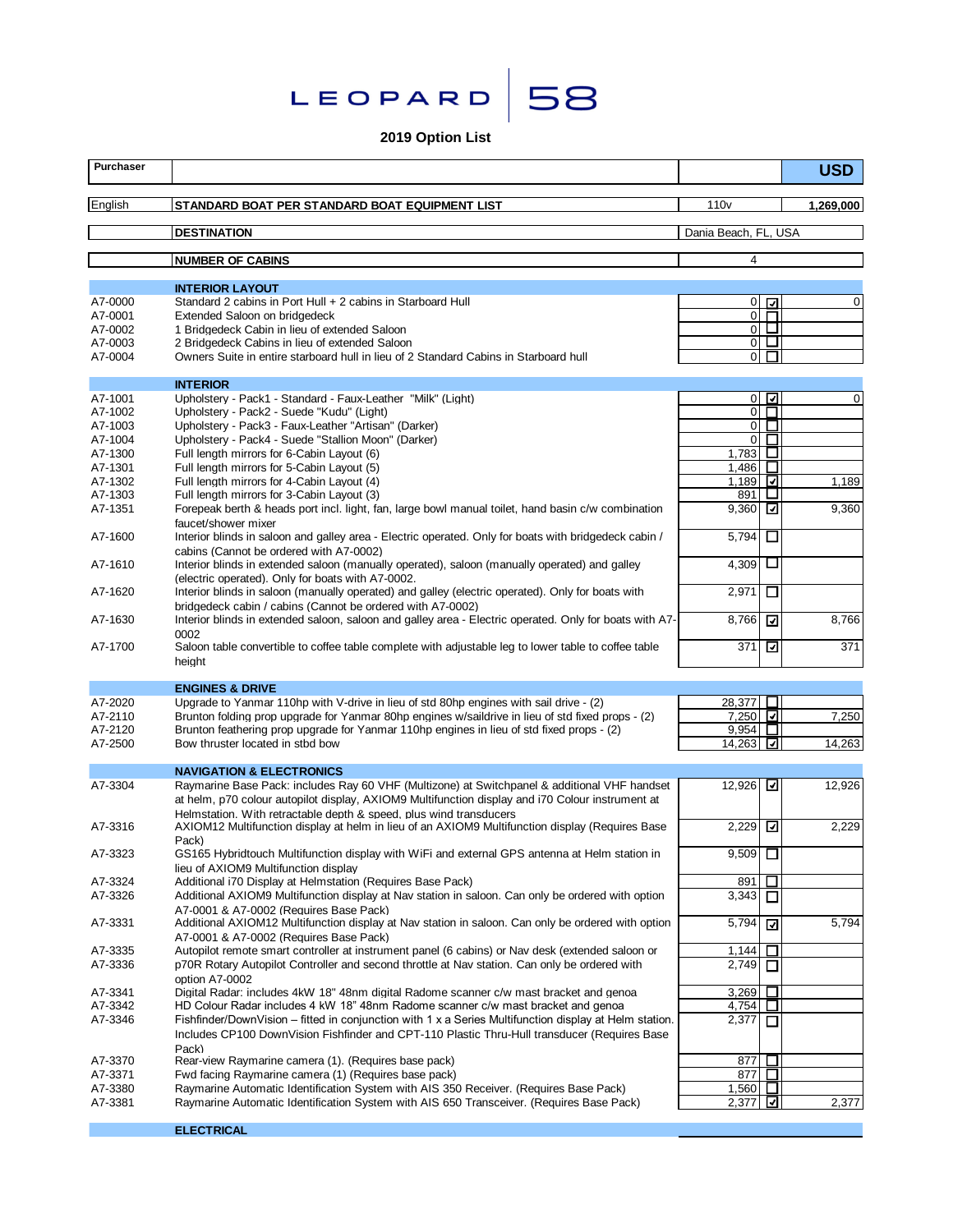| (NO CHARGE OPTION - INCLUDED IN STD EQUIP)<br>0<br>220v US Shore Power Pack: includes 200 amp Victron Quattro inverter/battery charger, 1 heavy<br>☑<br>0<br>duty 50ft 50amp shore powerline, 110V AC outlets in cabins, galley, saloon & switchpanel (NO<br>CHARGE OPTION - INCLUDED IN STD EQUIP)<br>10,400<br>Additional heavy duty 50ft 50amp shore powerline and Y adaptor to provide boat with 100amp<br>A7-4120<br>□<br>shore power supply. Can only be taken with option A7-4100 or A7-4110<br>A7-4200<br>Shaver outlets in boats with 3 heads, 110V with GFI protection (3) - Only avaliable for boats with<br>744<br>□<br>110V systems (A7-4110) & boats including (A7-0002 & A7-0003)<br>994<br>Shaver outlets in boats with 4 heads, 110V with GFI protection $(4)$ – Only for boats with 110V<br>□<br>systems (A7-4110) & boats including A7-0002 only<br>A7-4202<br>Shaver outlets in boats with 5 heads, 110V with GFI protection $(5)$ – Only for boats with 110V<br>1,241<br>$\Box$<br>systems (A7-4110) & boats including A7-0003 only<br>Shaver outlets in boats with 6 heads, 110V with GFI protection (6) - Only avaliable for boats with<br>1,489<br>A7-4203<br>□<br>110V systems (A7-4110) & boats with standard 6 cabin layout.<br>932<br>A7-4210<br>Shaver outlets in boats with 3 heads, combination 220V/110V with transformer current protection -<br>□<br>(3) - Only for boats with 220V systems (A7-4100) & boats including (A7-0002 & A7-0003)<br>Shaver outlets in boats with 4 heads, 220V/110V with GFI protection - $(4)$ – Only for boats with<br>1,230<br>$\Box$<br>220V systems (A7-4100) & boats including A7-0002 only<br>Shaver outlets in boats with 5 heads, 220V/110V with GFI protection - $(5)$ – Only for boats with<br>1,523<br>□<br>220V systems (A7-4100) & boats including A7-0003 only<br>□<br>A7-4213<br>Shaver outlets in boats with 6 heads, combination 220V/110V with transformer current protection-<br>1.810<br>(6) - Only for boats with 220V systems (A7-4100) & boats with standard 6 cabin layout.<br>Upgrade std Lead Acid house & engine batteries to AGM batteries<br>□<br>A7-4500<br>2,080<br>Two additional AGM house batteries (210 Ahr each)<br>1,723<br>⊡<br>1,723<br>A7-4510<br>Link engine starter batteries to house batteries. Operated from push button at helm.<br>□<br>193<br>1,337<br>$\Box$<br>Cabin fans including integrated galley fan - Only for boats with 6 cabins<br>Cabin fans including integrated galley fan - Only for boats with 5 cabins<br>1,189<br>$\Box$<br>$1,040$ $\Box$<br>Cabin fans including integrated galley fan - Only for boats with 3 & 4 cabins<br>A7-4630<br>Windlass "up" footswitch<br>215<br>A7-4900<br>п<br>36,400<br>A7-5200<br>Genset - Northern Lights 20kW (60 Hz 110V) / 16kW (50 Hz 220V) supplied from port fuel tank.<br>36,400<br>⊡<br>Fuel transfer ability from stbd to port tank. Only for boats with shore power pack<br>A7-5215<br>Provision for genset (includes fuel supply, exhaust system with through hull fittings and cooling<br>6,091<br>□<br>water system, but excludes genset unit, wiring, battery and genset control panel). Only for boats<br>with shore power pack.<br>Airconditioning System - Chiller system 81 000 BTU Total - 7 Controllers (6 cabins)<br>55,269<br>□<br>Airconditioning System - Chiller system 81 000 BTU Total - 6 Controllers (5 cabins). Only for boats<br>53,627<br>□<br>including A7-0003 only<br>Airconditioning System - Chiller system: 81 000 BTU Total - 5 Controllers (4 cabins). Only for<br>52,000 囗<br>A7-5252<br>boats including A7-0002 only<br>51,109 $\Box$<br>A7-5253<br>Airconditioning System - Chiller system: 81 000 BTU Total - 4 Controllers (3 cabins). Only for<br>boats including (A7-0002 & A7-003) only<br>Provision for Air-conditioning System (Chiller system: 81 000 BTU Total - 8 units, 7 zones).<br>13,223<br>A7-5260<br>Includes ducting, air vents and cooling water piping with through hull fittings, but excludes aircon<br>units. controllers and chiller unit (exludes wiring to pump. aircon and control locations)<br>Provision for Air-conditioning System (Chiller System: 81 000 BTU Total - 8 units, 6 zones).<br>13,223<br>□<br>A7-5261<br>Includes ducting, air vents and cooling water piping with through hull fittings, but excludes aircon<br>units. controllers and chiller unit.<br>13,223<br>Provision for Air-conditioning System (Chiller System: 81 000 BTU Total - 8 units, 5 zones).<br>A7-5262<br>Includes ducting, air vents and cooling water piping with through hull fittings, but excludes aircon<br>units. controllers and chiller unit.<br>13,223<br>Provision for Air-conditioning System (Chiller System: 81 000 BTU Total - 8 units, 4 zones).<br>$\Box$<br>Includes ducting, air vents and cooling water piping with through hull fittings, but excludes aircon<br>units. controllers and chiller unit.<br>7,919<br>A7-5400<br>Electric sheet winches - (2) (in lieu of std manual winches)<br>$\Box$<br>$\Box$<br>A7-5450<br>Electric Furling System (Genoa Only)<br>11,811<br>$\Box$<br>A7-5601<br>1,352<br>24" LCD TV/DVD combo in stbd aft cabin - Dual 110v/220v<br>□<br>A7-5602<br>24" LCD TV/DVD combo in stbd fwd cabin - Dual 110v/220v<br>1,352<br>$\Box$<br>A7-5603<br>1,352<br>24" LCD TV/DVD combo in port aft cabin - Dual 110v/220v<br>1,352<br>Ш<br>24" LCD TV/DVD combo in port fwd cabin- Dual 110v/220v<br>口<br>1,352<br>24" LCD TV/DVD combo in port bridgedeck cabin - Dual 110v/220v<br>1,352<br>□<br>A7-5606<br>24" LCD TV/DVD combo in stbd bridgedeck cabin - Dual 110v/220v<br>□<br>A7-5607<br>1.352<br>24" LCD TV/DVD combo in bridgedeck stateroom - Dual 110v/220v<br>ப<br>A7-5608<br>24" LCD TV/DVD combo in stbd hull owners suite study - Dual 110v/220v<br>1,352<br>⊔<br>A7-5609<br>8,394<br>48" flat screen TV with home entertainment system in saloon (comes with remote control + iPod<br>dock), plus personal music centre<br>ப<br>Motorised TV lift in saloon - not applicable to 6-cabin boats (can only be ordered with A7-0002 and<br>1,939<br>A7-5609)<br>ப<br>2,823<br>A7-5620<br>Additional amplifier with locally-controlled marine speakers in fwd cockpit (2), aft cockpit (2) and at<br>flybridge (2) (can only be ordered with A7-5609)<br>Apple TV & Router upgrade in saloon (can only be ordered with A7-5609)<br>587<br>ப<br>A7-5625<br>$\Box$<br>921<br>A7-5630<br>BluRay player in saloon (can only be ordered with A7-5609)<br>☑<br>A7-5700<br>Solar panels 100w each fitted to hard top - (2)<br>3,566<br>3,566<br>ப<br>A7-5710<br>Solar panels 100w each fitted to hard top - (4)<br>6,983<br>$\Box$<br>11,737<br>A7-5720<br>Solar panels 100w each fitted to hard top - (8)<br>□<br>1,486<br>A7-57MM<br>Microwave oven 110V<br>Ц<br>A7-5800<br>Underwater Lights - 2 x Blue mounted in stern<br>3,714<br>□.<br>1,486<br>A7-58MM<br>Microwave oven in galley (220V) | A7-4100 | 220v European Shore Power Pack: includes 200 amp Victron Quattro inverter/battery charger, 1<br>heavy duty 50ft 50amp shore powerline, 220V AC outlets in cabins, galley, saloon & switchpanel | 0 <sub>0</sub> |  |
|-------------------------------------------------------------------------------------------------------------------------------------------------------------------------------------------------------------------------------------------------------------------------------------------------------------------------------------------------------------------------------------------------------------------------------------------------------------------------------------------------------------------------------------------------------------------------------------------------------------------------------------------------------------------------------------------------------------------------------------------------------------------------------------------------------------------------------------------------------------------------------------------------------------------------------------------------------------------------------------------------------------------------------------------------------------------------------------------------------------------------------------------------------------------------------------------------------------------------------------------------------------------------------------------------------------------------------------------------------------------------------------------------------------------------------------------------------------------------------------------------------------------------------------------------------------------------------------------------------------------------------------------------------------------------------------------------------------------------------------------------------------------------------------------------------------------------------------------------------------------------------------------------------------------------------------------------------------------------------------------------------------------------------------------------------------------------------------------------------------------------------------------------------------------------------------------------------------------------------------------------------------------------------------------------------------------------------------------------------------------------------------------------------------------------------------------------------------------------------------------------------------------------------------------------------------------------------------------------------------------------------------------------------------------------------------------------------------------------------------------------------------------------------------------------------------------------------------------------------------------------------------------------------------------------------------------------------------------------------------------------------------------------------------------------------------------------------------------------------------------------------------------------------------------------------------------------------------------------------------------------------------------------------------------------------------------------------------------------------------------------------------------------------------------------------------------------------------------------------------------------------------------------------------------------------------------------------------------------------------------------------------------------------------------------------------------------------------------------------------------------------------------------------------------------------------------------------------------------------------------------------------------------------------------------------------------------------------------------------------------------------------------------------------------------------------------------------------------------------------------------------------------------------------------------------------------------------------------------------------------------------------------------------------------------------------------------------------------------------------------------------------------------------------------------------------------------------------------------------------------------------------------------------------------------------------------------------------------------------------------------------------------------------------------------------------------------------------------------------------------------------------------------------------------------------------------------------------------------------------------------------------------------------------------------------------------------------------------------------------------------------------------------------------------------------------------------------------------------------------------------------------------------------------------------------------------------------------------------------------------------------------------------------------------------------------------------------------------------------------------------------------------------------------------------------------------------------------------------------------------------------------------------------------------------------------------------------------------------------------------------------------------------------------------------------------------------------------------------------------------------------------------------------------------------------------------------------------------------------------------------------------------------------------------------------------------------------------------------------------------------------------------------------------------------------------------------------------------------------------------------------------------------------------------------------------------------------------------------------------------------------------------------------------------------------------------------------------------------------------------------------------------------------------------------------------------------------------------------------------------------------------------------------------------------------------------------------------------------------------------------------------------------------------------------------------------------------------------------------------------------------------------------------------------------------------------------------------------------------------------------------------------------------------------------------------------------------------------------------|---------|------------------------------------------------------------------------------------------------------------------------------------------------------------------------------------------------|----------------|--|
|                                                                                                                                                                                                                                                                                                                                                                                                                                                                                                                                                                                                                                                                                                                                                                                                                                                                                                                                                                                                                                                                                                                                                                                                                                                                                                                                                                                                                                                                                                                                                                                                                                                                                                                                                                                                                                                                                                                                                                                                                                                                                                                                                                                                                                                                                                                                                                                                                                                                                                                                                                                                                                                                                                                                                                                                                                                                                                                                                                                                                                                                                                                                                                                                                                                                                                                                                                                                                                                                                                                                                                                                                                                                                                                                                                                                                                                                                                                                                                                                                                                                                                                                                                                                                                                                                                                                                                                                                                                                                                                                                                                                                                                                                                                                                                                                                                                                                                                                                                                                                                                                                                                                                                                                                                                                                                                                                                                                                                                                                                                                                                                                                                                                                                                                                                                                                                                                                                                                                                                                                                                                                                                                                                                                                                                                                                                                                                                                                                                                                                                                                                                                                                                                                                                                                                                                                                                                                                                                                                               |         |                                                                                                                                                                                                |                |  |
|                                                                                                                                                                                                                                                                                                                                                                                                                                                                                                                                                                                                                                                                                                                                                                                                                                                                                                                                                                                                                                                                                                                                                                                                                                                                                                                                                                                                                                                                                                                                                                                                                                                                                                                                                                                                                                                                                                                                                                                                                                                                                                                                                                                                                                                                                                                                                                                                                                                                                                                                                                                                                                                                                                                                                                                                                                                                                                                                                                                                                                                                                                                                                                                                                                                                                                                                                                                                                                                                                                                                                                                                                                                                                                                                                                                                                                                                                                                                                                                                                                                                                                                                                                                                                                                                                                                                                                                                                                                                                                                                                                                                                                                                                                                                                                                                                                                                                                                                                                                                                                                                                                                                                                                                                                                                                                                                                                                                                                                                                                                                                                                                                                                                                                                                                                                                                                                                                                                                                                                                                                                                                                                                                                                                                                                                                                                                                                                                                                                                                                                                                                                                                                                                                                                                                                                                                                                                                                                                                                               | A7-4110 |                                                                                                                                                                                                |                |  |
|                                                                                                                                                                                                                                                                                                                                                                                                                                                                                                                                                                                                                                                                                                                                                                                                                                                                                                                                                                                                                                                                                                                                                                                                                                                                                                                                                                                                                                                                                                                                                                                                                                                                                                                                                                                                                                                                                                                                                                                                                                                                                                                                                                                                                                                                                                                                                                                                                                                                                                                                                                                                                                                                                                                                                                                                                                                                                                                                                                                                                                                                                                                                                                                                                                                                                                                                                                                                                                                                                                                                                                                                                                                                                                                                                                                                                                                                                                                                                                                                                                                                                                                                                                                                                                                                                                                                                                                                                                                                                                                                                                                                                                                                                                                                                                                                                                                                                                                                                                                                                                                                                                                                                                                                                                                                                                                                                                                                                                                                                                                                                                                                                                                                                                                                                                                                                                                                                                                                                                                                                                                                                                                                                                                                                                                                                                                                                                                                                                                                                                                                                                                                                                                                                                                                                                                                                                                                                                                                                                               |         |                                                                                                                                                                                                |                |  |
|                                                                                                                                                                                                                                                                                                                                                                                                                                                                                                                                                                                                                                                                                                                                                                                                                                                                                                                                                                                                                                                                                                                                                                                                                                                                                                                                                                                                                                                                                                                                                                                                                                                                                                                                                                                                                                                                                                                                                                                                                                                                                                                                                                                                                                                                                                                                                                                                                                                                                                                                                                                                                                                                                                                                                                                                                                                                                                                                                                                                                                                                                                                                                                                                                                                                                                                                                                                                                                                                                                                                                                                                                                                                                                                                                                                                                                                                                                                                                                                                                                                                                                                                                                                                                                                                                                                                                                                                                                                                                                                                                                                                                                                                                                                                                                                                                                                                                                                                                                                                                                                                                                                                                                                                                                                                                                                                                                                                                                                                                                                                                                                                                                                                                                                                                                                                                                                                                                                                                                                                                                                                                                                                                                                                                                                                                                                                                                                                                                                                                                                                                                                                                                                                                                                                                                                                                                                                                                                                                                               |         |                                                                                                                                                                                                |                |  |
|                                                                                                                                                                                                                                                                                                                                                                                                                                                                                                                                                                                                                                                                                                                                                                                                                                                                                                                                                                                                                                                                                                                                                                                                                                                                                                                                                                                                                                                                                                                                                                                                                                                                                                                                                                                                                                                                                                                                                                                                                                                                                                                                                                                                                                                                                                                                                                                                                                                                                                                                                                                                                                                                                                                                                                                                                                                                                                                                                                                                                                                                                                                                                                                                                                                                                                                                                                                                                                                                                                                                                                                                                                                                                                                                                                                                                                                                                                                                                                                                                                                                                                                                                                                                                                                                                                                                                                                                                                                                                                                                                                                                                                                                                                                                                                                                                                                                                                                                                                                                                                                                                                                                                                                                                                                                                                                                                                                                                                                                                                                                                                                                                                                                                                                                                                                                                                                                                                                                                                                                                                                                                                                                                                                                                                                                                                                                                                                                                                                                                                                                                                                                                                                                                                                                                                                                                                                                                                                                                                               |         |                                                                                                                                                                                                |                |  |
|                                                                                                                                                                                                                                                                                                                                                                                                                                                                                                                                                                                                                                                                                                                                                                                                                                                                                                                                                                                                                                                                                                                                                                                                                                                                                                                                                                                                                                                                                                                                                                                                                                                                                                                                                                                                                                                                                                                                                                                                                                                                                                                                                                                                                                                                                                                                                                                                                                                                                                                                                                                                                                                                                                                                                                                                                                                                                                                                                                                                                                                                                                                                                                                                                                                                                                                                                                                                                                                                                                                                                                                                                                                                                                                                                                                                                                                                                                                                                                                                                                                                                                                                                                                                                                                                                                                                                                                                                                                                                                                                                                                                                                                                                                                                                                                                                                                                                                                                                                                                                                                                                                                                                                                                                                                                                                                                                                                                                                                                                                                                                                                                                                                                                                                                                                                                                                                                                                                                                                                                                                                                                                                                                                                                                                                                                                                                                                                                                                                                                                                                                                                                                                                                                                                                                                                                                                                                                                                                                                               |         |                                                                                                                                                                                                |                |  |
|                                                                                                                                                                                                                                                                                                                                                                                                                                                                                                                                                                                                                                                                                                                                                                                                                                                                                                                                                                                                                                                                                                                                                                                                                                                                                                                                                                                                                                                                                                                                                                                                                                                                                                                                                                                                                                                                                                                                                                                                                                                                                                                                                                                                                                                                                                                                                                                                                                                                                                                                                                                                                                                                                                                                                                                                                                                                                                                                                                                                                                                                                                                                                                                                                                                                                                                                                                                                                                                                                                                                                                                                                                                                                                                                                                                                                                                                                                                                                                                                                                                                                                                                                                                                                                                                                                                                                                                                                                                                                                                                                                                                                                                                                                                                                                                                                                                                                                                                                                                                                                                                                                                                                                                                                                                                                                                                                                                                                                                                                                                                                                                                                                                                                                                                                                                                                                                                                                                                                                                                                                                                                                                                                                                                                                                                                                                                                                                                                                                                                                                                                                                                                                                                                                                                                                                                                                                                                                                                                                               |         |                                                                                                                                                                                                |                |  |
|                                                                                                                                                                                                                                                                                                                                                                                                                                                                                                                                                                                                                                                                                                                                                                                                                                                                                                                                                                                                                                                                                                                                                                                                                                                                                                                                                                                                                                                                                                                                                                                                                                                                                                                                                                                                                                                                                                                                                                                                                                                                                                                                                                                                                                                                                                                                                                                                                                                                                                                                                                                                                                                                                                                                                                                                                                                                                                                                                                                                                                                                                                                                                                                                                                                                                                                                                                                                                                                                                                                                                                                                                                                                                                                                                                                                                                                                                                                                                                                                                                                                                                                                                                                                                                                                                                                                                                                                                                                                                                                                                                                                                                                                                                                                                                                                                                                                                                                                                                                                                                                                                                                                                                                                                                                                                                                                                                                                                                                                                                                                                                                                                                                                                                                                                                                                                                                                                                                                                                                                                                                                                                                                                                                                                                                                                                                                                                                                                                                                                                                                                                                                                                                                                                                                                                                                                                                                                                                                                                               | A7-4201 |                                                                                                                                                                                                |                |  |
|                                                                                                                                                                                                                                                                                                                                                                                                                                                                                                                                                                                                                                                                                                                                                                                                                                                                                                                                                                                                                                                                                                                                                                                                                                                                                                                                                                                                                                                                                                                                                                                                                                                                                                                                                                                                                                                                                                                                                                                                                                                                                                                                                                                                                                                                                                                                                                                                                                                                                                                                                                                                                                                                                                                                                                                                                                                                                                                                                                                                                                                                                                                                                                                                                                                                                                                                                                                                                                                                                                                                                                                                                                                                                                                                                                                                                                                                                                                                                                                                                                                                                                                                                                                                                                                                                                                                                                                                                                                                                                                                                                                                                                                                                                                                                                                                                                                                                                                                                                                                                                                                                                                                                                                                                                                                                                                                                                                                                                                                                                                                                                                                                                                                                                                                                                                                                                                                                                                                                                                                                                                                                                                                                                                                                                                                                                                                                                                                                                                                                                                                                                                                                                                                                                                                                                                                                                                                                                                                                                               |         |                                                                                                                                                                                                |                |  |
|                                                                                                                                                                                                                                                                                                                                                                                                                                                                                                                                                                                                                                                                                                                                                                                                                                                                                                                                                                                                                                                                                                                                                                                                                                                                                                                                                                                                                                                                                                                                                                                                                                                                                                                                                                                                                                                                                                                                                                                                                                                                                                                                                                                                                                                                                                                                                                                                                                                                                                                                                                                                                                                                                                                                                                                                                                                                                                                                                                                                                                                                                                                                                                                                                                                                                                                                                                                                                                                                                                                                                                                                                                                                                                                                                                                                                                                                                                                                                                                                                                                                                                                                                                                                                                                                                                                                                                                                                                                                                                                                                                                                                                                                                                                                                                                                                                                                                                                                                                                                                                                                                                                                                                                                                                                                                                                                                                                                                                                                                                                                                                                                                                                                                                                                                                                                                                                                                                                                                                                                                                                                                                                                                                                                                                                                                                                                                                                                                                                                                                                                                                                                                                                                                                                                                                                                                                                                                                                                                                               |         |                                                                                                                                                                                                |                |  |
|                                                                                                                                                                                                                                                                                                                                                                                                                                                                                                                                                                                                                                                                                                                                                                                                                                                                                                                                                                                                                                                                                                                                                                                                                                                                                                                                                                                                                                                                                                                                                                                                                                                                                                                                                                                                                                                                                                                                                                                                                                                                                                                                                                                                                                                                                                                                                                                                                                                                                                                                                                                                                                                                                                                                                                                                                                                                                                                                                                                                                                                                                                                                                                                                                                                                                                                                                                                                                                                                                                                                                                                                                                                                                                                                                                                                                                                                                                                                                                                                                                                                                                                                                                                                                                                                                                                                                                                                                                                                                                                                                                                                                                                                                                                                                                                                                                                                                                                                                                                                                                                                                                                                                                                                                                                                                                                                                                                                                                                                                                                                                                                                                                                                                                                                                                                                                                                                                                                                                                                                                                                                                                                                                                                                                                                                                                                                                                                                                                                                                                                                                                                                                                                                                                                                                                                                                                                                                                                                                                               |         |                                                                                                                                                                                                |                |  |
|                                                                                                                                                                                                                                                                                                                                                                                                                                                                                                                                                                                                                                                                                                                                                                                                                                                                                                                                                                                                                                                                                                                                                                                                                                                                                                                                                                                                                                                                                                                                                                                                                                                                                                                                                                                                                                                                                                                                                                                                                                                                                                                                                                                                                                                                                                                                                                                                                                                                                                                                                                                                                                                                                                                                                                                                                                                                                                                                                                                                                                                                                                                                                                                                                                                                                                                                                                                                                                                                                                                                                                                                                                                                                                                                                                                                                                                                                                                                                                                                                                                                                                                                                                                                                                                                                                                                                                                                                                                                                                                                                                                                                                                                                                                                                                                                                                                                                                                                                                                                                                                                                                                                                                                                                                                                                                                                                                                                                                                                                                                                                                                                                                                                                                                                                                                                                                                                                                                                                                                                                                                                                                                                                                                                                                                                                                                                                                                                                                                                                                                                                                                                                                                                                                                                                                                                                                                                                                                                                                               |         |                                                                                                                                                                                                |                |  |
|                                                                                                                                                                                                                                                                                                                                                                                                                                                                                                                                                                                                                                                                                                                                                                                                                                                                                                                                                                                                                                                                                                                                                                                                                                                                                                                                                                                                                                                                                                                                                                                                                                                                                                                                                                                                                                                                                                                                                                                                                                                                                                                                                                                                                                                                                                                                                                                                                                                                                                                                                                                                                                                                                                                                                                                                                                                                                                                                                                                                                                                                                                                                                                                                                                                                                                                                                                                                                                                                                                                                                                                                                                                                                                                                                                                                                                                                                                                                                                                                                                                                                                                                                                                                                                                                                                                                                                                                                                                                                                                                                                                                                                                                                                                                                                                                                                                                                                                                                                                                                                                                                                                                                                                                                                                                                                                                                                                                                                                                                                                                                                                                                                                                                                                                                                                                                                                                                                                                                                                                                                                                                                                                                                                                                                                                                                                                                                                                                                                                                                                                                                                                                                                                                                                                                                                                                                                                                                                                                                               |         |                                                                                                                                                                                                |                |  |
|                                                                                                                                                                                                                                                                                                                                                                                                                                                                                                                                                                                                                                                                                                                                                                                                                                                                                                                                                                                                                                                                                                                                                                                                                                                                                                                                                                                                                                                                                                                                                                                                                                                                                                                                                                                                                                                                                                                                                                                                                                                                                                                                                                                                                                                                                                                                                                                                                                                                                                                                                                                                                                                                                                                                                                                                                                                                                                                                                                                                                                                                                                                                                                                                                                                                                                                                                                                                                                                                                                                                                                                                                                                                                                                                                                                                                                                                                                                                                                                                                                                                                                                                                                                                                                                                                                                                                                                                                                                                                                                                                                                                                                                                                                                                                                                                                                                                                                                                                                                                                                                                                                                                                                                                                                                                                                                                                                                                                                                                                                                                                                                                                                                                                                                                                                                                                                                                                                                                                                                                                                                                                                                                                                                                                                                                                                                                                                                                                                                                                                                                                                                                                                                                                                                                                                                                                                                                                                                                                                               |         |                                                                                                                                                                                                |                |  |
|                                                                                                                                                                                                                                                                                                                                                                                                                                                                                                                                                                                                                                                                                                                                                                                                                                                                                                                                                                                                                                                                                                                                                                                                                                                                                                                                                                                                                                                                                                                                                                                                                                                                                                                                                                                                                                                                                                                                                                                                                                                                                                                                                                                                                                                                                                                                                                                                                                                                                                                                                                                                                                                                                                                                                                                                                                                                                                                                                                                                                                                                                                                                                                                                                                                                                                                                                                                                                                                                                                                                                                                                                                                                                                                                                                                                                                                                                                                                                                                                                                                                                                                                                                                                                                                                                                                                                                                                                                                                                                                                                                                                                                                                                                                                                                                                                                                                                                                                                                                                                                                                                                                                                                                                                                                                                                                                                                                                                                                                                                                                                                                                                                                                                                                                                                                                                                                                                                                                                                                                                                                                                                                                                                                                                                                                                                                                                                                                                                                                                                                                                                                                                                                                                                                                                                                                                                                                                                                                                                               | A7-4211 |                                                                                                                                                                                                |                |  |
|                                                                                                                                                                                                                                                                                                                                                                                                                                                                                                                                                                                                                                                                                                                                                                                                                                                                                                                                                                                                                                                                                                                                                                                                                                                                                                                                                                                                                                                                                                                                                                                                                                                                                                                                                                                                                                                                                                                                                                                                                                                                                                                                                                                                                                                                                                                                                                                                                                                                                                                                                                                                                                                                                                                                                                                                                                                                                                                                                                                                                                                                                                                                                                                                                                                                                                                                                                                                                                                                                                                                                                                                                                                                                                                                                                                                                                                                                                                                                                                                                                                                                                                                                                                                                                                                                                                                                                                                                                                                                                                                                                                                                                                                                                                                                                                                                                                                                                                                                                                                                                                                                                                                                                                                                                                                                                                                                                                                                                                                                                                                                                                                                                                                                                                                                                                                                                                                                                                                                                                                                                                                                                                                                                                                                                                                                                                                                                                                                                                                                                                                                                                                                                                                                                                                                                                                                                                                                                                                                                               |         |                                                                                                                                                                                                |                |  |
|                                                                                                                                                                                                                                                                                                                                                                                                                                                                                                                                                                                                                                                                                                                                                                                                                                                                                                                                                                                                                                                                                                                                                                                                                                                                                                                                                                                                                                                                                                                                                                                                                                                                                                                                                                                                                                                                                                                                                                                                                                                                                                                                                                                                                                                                                                                                                                                                                                                                                                                                                                                                                                                                                                                                                                                                                                                                                                                                                                                                                                                                                                                                                                                                                                                                                                                                                                                                                                                                                                                                                                                                                                                                                                                                                                                                                                                                                                                                                                                                                                                                                                                                                                                                                                                                                                                                                                                                                                                                                                                                                                                                                                                                                                                                                                                                                                                                                                                                                                                                                                                                                                                                                                                                                                                                                                                                                                                                                                                                                                                                                                                                                                                                                                                                                                                                                                                                                                                                                                                                                                                                                                                                                                                                                                                                                                                                                                                                                                                                                                                                                                                                                                                                                                                                                                                                                                                                                                                                                                               | A7-4212 |                                                                                                                                                                                                |                |  |
|                                                                                                                                                                                                                                                                                                                                                                                                                                                                                                                                                                                                                                                                                                                                                                                                                                                                                                                                                                                                                                                                                                                                                                                                                                                                                                                                                                                                                                                                                                                                                                                                                                                                                                                                                                                                                                                                                                                                                                                                                                                                                                                                                                                                                                                                                                                                                                                                                                                                                                                                                                                                                                                                                                                                                                                                                                                                                                                                                                                                                                                                                                                                                                                                                                                                                                                                                                                                                                                                                                                                                                                                                                                                                                                                                                                                                                                                                                                                                                                                                                                                                                                                                                                                                                                                                                                                                                                                                                                                                                                                                                                                                                                                                                                                                                                                                                                                                                                                                                                                                                                                                                                                                                                                                                                                                                                                                                                                                                                                                                                                                                                                                                                                                                                                                                                                                                                                                                                                                                                                                                                                                                                                                                                                                                                                                                                                                                                                                                                                                                                                                                                                                                                                                                                                                                                                                                                                                                                                                                               |         |                                                                                                                                                                                                |                |  |
|                                                                                                                                                                                                                                                                                                                                                                                                                                                                                                                                                                                                                                                                                                                                                                                                                                                                                                                                                                                                                                                                                                                                                                                                                                                                                                                                                                                                                                                                                                                                                                                                                                                                                                                                                                                                                                                                                                                                                                                                                                                                                                                                                                                                                                                                                                                                                                                                                                                                                                                                                                                                                                                                                                                                                                                                                                                                                                                                                                                                                                                                                                                                                                                                                                                                                                                                                                                                                                                                                                                                                                                                                                                                                                                                                                                                                                                                                                                                                                                                                                                                                                                                                                                                                                                                                                                                                                                                                                                                                                                                                                                                                                                                                                                                                                                                                                                                                                                                                                                                                                                                                                                                                                                                                                                                                                                                                                                                                                                                                                                                                                                                                                                                                                                                                                                                                                                                                                                                                                                                                                                                                                                                                                                                                                                                                                                                                                                                                                                                                                                                                                                                                                                                                                                                                                                                                                                                                                                                                                               |         |                                                                                                                                                                                                |                |  |
|                                                                                                                                                                                                                                                                                                                                                                                                                                                                                                                                                                                                                                                                                                                                                                                                                                                                                                                                                                                                                                                                                                                                                                                                                                                                                                                                                                                                                                                                                                                                                                                                                                                                                                                                                                                                                                                                                                                                                                                                                                                                                                                                                                                                                                                                                                                                                                                                                                                                                                                                                                                                                                                                                                                                                                                                                                                                                                                                                                                                                                                                                                                                                                                                                                                                                                                                                                                                                                                                                                                                                                                                                                                                                                                                                                                                                                                                                                                                                                                                                                                                                                                                                                                                                                                                                                                                                                                                                                                                                                                                                                                                                                                                                                                                                                                                                                                                                                                                                                                                                                                                                                                                                                                                                                                                                                                                                                                                                                                                                                                                                                                                                                                                                                                                                                                                                                                                                                                                                                                                                                                                                                                                                                                                                                                                                                                                                                                                                                                                                                                                                                                                                                                                                                                                                                                                                                                                                                                                                                               |         |                                                                                                                                                                                                |                |  |
|                                                                                                                                                                                                                                                                                                                                                                                                                                                                                                                                                                                                                                                                                                                                                                                                                                                                                                                                                                                                                                                                                                                                                                                                                                                                                                                                                                                                                                                                                                                                                                                                                                                                                                                                                                                                                                                                                                                                                                                                                                                                                                                                                                                                                                                                                                                                                                                                                                                                                                                                                                                                                                                                                                                                                                                                                                                                                                                                                                                                                                                                                                                                                                                                                                                                                                                                                                                                                                                                                                                                                                                                                                                                                                                                                                                                                                                                                                                                                                                                                                                                                                                                                                                                                                                                                                                                                                                                                                                                                                                                                                                                                                                                                                                                                                                                                                                                                                                                                                                                                                                                                                                                                                                                                                                                                                                                                                                                                                                                                                                                                                                                                                                                                                                                                                                                                                                                                                                                                                                                                                                                                                                                                                                                                                                                                                                                                                                                                                                                                                                                                                                                                                                                                                                                                                                                                                                                                                                                                                               |         |                                                                                                                                                                                                |                |  |
|                                                                                                                                                                                                                                                                                                                                                                                                                                                                                                                                                                                                                                                                                                                                                                                                                                                                                                                                                                                                                                                                                                                                                                                                                                                                                                                                                                                                                                                                                                                                                                                                                                                                                                                                                                                                                                                                                                                                                                                                                                                                                                                                                                                                                                                                                                                                                                                                                                                                                                                                                                                                                                                                                                                                                                                                                                                                                                                                                                                                                                                                                                                                                                                                                                                                                                                                                                                                                                                                                                                                                                                                                                                                                                                                                                                                                                                                                                                                                                                                                                                                                                                                                                                                                                                                                                                                                                                                                                                                                                                                                                                                                                                                                                                                                                                                                                                                                                                                                                                                                                                                                                                                                                                                                                                                                                                                                                                                                                                                                                                                                                                                                                                                                                                                                                                                                                                                                                                                                                                                                                                                                                                                                                                                                                                                                                                                                                                                                                                                                                                                                                                                                                                                                                                                                                                                                                                                                                                                                                               | A7-4550 |                                                                                                                                                                                                |                |  |
|                                                                                                                                                                                                                                                                                                                                                                                                                                                                                                                                                                                                                                                                                                                                                                                                                                                                                                                                                                                                                                                                                                                                                                                                                                                                                                                                                                                                                                                                                                                                                                                                                                                                                                                                                                                                                                                                                                                                                                                                                                                                                                                                                                                                                                                                                                                                                                                                                                                                                                                                                                                                                                                                                                                                                                                                                                                                                                                                                                                                                                                                                                                                                                                                                                                                                                                                                                                                                                                                                                                                                                                                                                                                                                                                                                                                                                                                                                                                                                                                                                                                                                                                                                                                                                                                                                                                                                                                                                                                                                                                                                                                                                                                                                                                                                                                                                                                                                                                                                                                                                                                                                                                                                                                                                                                                                                                                                                                                                                                                                                                                                                                                                                                                                                                                                                                                                                                                                                                                                                                                                                                                                                                                                                                                                                                                                                                                                                                                                                                                                                                                                                                                                                                                                                                                                                                                                                                                                                                                                               | A7-4610 |                                                                                                                                                                                                |                |  |
|                                                                                                                                                                                                                                                                                                                                                                                                                                                                                                                                                                                                                                                                                                                                                                                                                                                                                                                                                                                                                                                                                                                                                                                                                                                                                                                                                                                                                                                                                                                                                                                                                                                                                                                                                                                                                                                                                                                                                                                                                                                                                                                                                                                                                                                                                                                                                                                                                                                                                                                                                                                                                                                                                                                                                                                                                                                                                                                                                                                                                                                                                                                                                                                                                                                                                                                                                                                                                                                                                                                                                                                                                                                                                                                                                                                                                                                                                                                                                                                                                                                                                                                                                                                                                                                                                                                                                                                                                                                                                                                                                                                                                                                                                                                                                                                                                                                                                                                                                                                                                                                                                                                                                                                                                                                                                                                                                                                                                                                                                                                                                                                                                                                                                                                                                                                                                                                                                                                                                                                                                                                                                                                                                                                                                                                                                                                                                                                                                                                                                                                                                                                                                                                                                                                                                                                                                                                                                                                                                                               | A7-4620 |                                                                                                                                                                                                |                |  |
|                                                                                                                                                                                                                                                                                                                                                                                                                                                                                                                                                                                                                                                                                                                                                                                                                                                                                                                                                                                                                                                                                                                                                                                                                                                                                                                                                                                                                                                                                                                                                                                                                                                                                                                                                                                                                                                                                                                                                                                                                                                                                                                                                                                                                                                                                                                                                                                                                                                                                                                                                                                                                                                                                                                                                                                                                                                                                                                                                                                                                                                                                                                                                                                                                                                                                                                                                                                                                                                                                                                                                                                                                                                                                                                                                                                                                                                                                                                                                                                                                                                                                                                                                                                                                                                                                                                                                                                                                                                                                                                                                                                                                                                                                                                                                                                                                                                                                                                                                                                                                                                                                                                                                                                                                                                                                                                                                                                                                                                                                                                                                                                                                                                                                                                                                                                                                                                                                                                                                                                                                                                                                                                                                                                                                                                                                                                                                                                                                                                                                                                                                                                                                                                                                                                                                                                                                                                                                                                                                                               |         |                                                                                                                                                                                                |                |  |
|                                                                                                                                                                                                                                                                                                                                                                                                                                                                                                                                                                                                                                                                                                                                                                                                                                                                                                                                                                                                                                                                                                                                                                                                                                                                                                                                                                                                                                                                                                                                                                                                                                                                                                                                                                                                                                                                                                                                                                                                                                                                                                                                                                                                                                                                                                                                                                                                                                                                                                                                                                                                                                                                                                                                                                                                                                                                                                                                                                                                                                                                                                                                                                                                                                                                                                                                                                                                                                                                                                                                                                                                                                                                                                                                                                                                                                                                                                                                                                                                                                                                                                                                                                                                                                                                                                                                                                                                                                                                                                                                                                                                                                                                                                                                                                                                                                                                                                                                                                                                                                                                                                                                                                                                                                                                                                                                                                                                                                                                                                                                                                                                                                                                                                                                                                                                                                                                                                                                                                                                                                                                                                                                                                                                                                                                                                                                                                                                                                                                                                                                                                                                                                                                                                                                                                                                                                                                                                                                                                               |         |                                                                                                                                                                                                |                |  |
|                                                                                                                                                                                                                                                                                                                                                                                                                                                                                                                                                                                                                                                                                                                                                                                                                                                                                                                                                                                                                                                                                                                                                                                                                                                                                                                                                                                                                                                                                                                                                                                                                                                                                                                                                                                                                                                                                                                                                                                                                                                                                                                                                                                                                                                                                                                                                                                                                                                                                                                                                                                                                                                                                                                                                                                                                                                                                                                                                                                                                                                                                                                                                                                                                                                                                                                                                                                                                                                                                                                                                                                                                                                                                                                                                                                                                                                                                                                                                                                                                                                                                                                                                                                                                                                                                                                                                                                                                                                                                                                                                                                                                                                                                                                                                                                                                                                                                                                                                                                                                                                                                                                                                                                                                                                                                                                                                                                                                                                                                                                                                                                                                                                                                                                                                                                                                                                                                                                                                                                                                                                                                                                                                                                                                                                                                                                                                                                                                                                                                                                                                                                                                                                                                                                                                                                                                                                                                                                                                                               |         |                                                                                                                                                                                                |                |  |
|                                                                                                                                                                                                                                                                                                                                                                                                                                                                                                                                                                                                                                                                                                                                                                                                                                                                                                                                                                                                                                                                                                                                                                                                                                                                                                                                                                                                                                                                                                                                                                                                                                                                                                                                                                                                                                                                                                                                                                                                                                                                                                                                                                                                                                                                                                                                                                                                                                                                                                                                                                                                                                                                                                                                                                                                                                                                                                                                                                                                                                                                                                                                                                                                                                                                                                                                                                                                                                                                                                                                                                                                                                                                                                                                                                                                                                                                                                                                                                                                                                                                                                                                                                                                                                                                                                                                                                                                                                                                                                                                                                                                                                                                                                                                                                                                                                                                                                                                                                                                                                                                                                                                                                                                                                                                                                                                                                                                                                                                                                                                                                                                                                                                                                                                                                                                                                                                                                                                                                                                                                                                                                                                                                                                                                                                                                                                                                                                                                                                                                                                                                                                                                                                                                                                                                                                                                                                                                                                                                               |         |                                                                                                                                                                                                |                |  |
|                                                                                                                                                                                                                                                                                                                                                                                                                                                                                                                                                                                                                                                                                                                                                                                                                                                                                                                                                                                                                                                                                                                                                                                                                                                                                                                                                                                                                                                                                                                                                                                                                                                                                                                                                                                                                                                                                                                                                                                                                                                                                                                                                                                                                                                                                                                                                                                                                                                                                                                                                                                                                                                                                                                                                                                                                                                                                                                                                                                                                                                                                                                                                                                                                                                                                                                                                                                                                                                                                                                                                                                                                                                                                                                                                                                                                                                                                                                                                                                                                                                                                                                                                                                                                                                                                                                                                                                                                                                                                                                                                                                                                                                                                                                                                                                                                                                                                                                                                                                                                                                                                                                                                                                                                                                                                                                                                                                                                                                                                                                                                                                                                                                                                                                                                                                                                                                                                                                                                                                                                                                                                                                                                                                                                                                                                                                                                                                                                                                                                                                                                                                                                                                                                                                                                                                                                                                                                                                                                                               |         |                                                                                                                                                                                                |                |  |
|                                                                                                                                                                                                                                                                                                                                                                                                                                                                                                                                                                                                                                                                                                                                                                                                                                                                                                                                                                                                                                                                                                                                                                                                                                                                                                                                                                                                                                                                                                                                                                                                                                                                                                                                                                                                                                                                                                                                                                                                                                                                                                                                                                                                                                                                                                                                                                                                                                                                                                                                                                                                                                                                                                                                                                                                                                                                                                                                                                                                                                                                                                                                                                                                                                                                                                                                                                                                                                                                                                                                                                                                                                                                                                                                                                                                                                                                                                                                                                                                                                                                                                                                                                                                                                                                                                                                                                                                                                                                                                                                                                                                                                                                                                                                                                                                                                                                                                                                                                                                                                                                                                                                                                                                                                                                                                                                                                                                                                                                                                                                                                                                                                                                                                                                                                                                                                                                                                                                                                                                                                                                                                                                                                                                                                                                                                                                                                                                                                                                                                                                                                                                                                                                                                                                                                                                                                                                                                                                                                               |         |                                                                                                                                                                                                |                |  |
|                                                                                                                                                                                                                                                                                                                                                                                                                                                                                                                                                                                                                                                                                                                                                                                                                                                                                                                                                                                                                                                                                                                                                                                                                                                                                                                                                                                                                                                                                                                                                                                                                                                                                                                                                                                                                                                                                                                                                                                                                                                                                                                                                                                                                                                                                                                                                                                                                                                                                                                                                                                                                                                                                                                                                                                                                                                                                                                                                                                                                                                                                                                                                                                                                                                                                                                                                                                                                                                                                                                                                                                                                                                                                                                                                                                                                                                                                                                                                                                                                                                                                                                                                                                                                                                                                                                                                                                                                                                                                                                                                                                                                                                                                                                                                                                                                                                                                                                                                                                                                                                                                                                                                                                                                                                                                                                                                                                                                                                                                                                                                                                                                                                                                                                                                                                                                                                                                                                                                                                                                                                                                                                                                                                                                                                                                                                                                                                                                                                                                                                                                                                                                                                                                                                                                                                                                                                                                                                                                                               | A7-5250 |                                                                                                                                                                                                |                |  |
|                                                                                                                                                                                                                                                                                                                                                                                                                                                                                                                                                                                                                                                                                                                                                                                                                                                                                                                                                                                                                                                                                                                                                                                                                                                                                                                                                                                                                                                                                                                                                                                                                                                                                                                                                                                                                                                                                                                                                                                                                                                                                                                                                                                                                                                                                                                                                                                                                                                                                                                                                                                                                                                                                                                                                                                                                                                                                                                                                                                                                                                                                                                                                                                                                                                                                                                                                                                                                                                                                                                                                                                                                                                                                                                                                                                                                                                                                                                                                                                                                                                                                                                                                                                                                                                                                                                                                                                                                                                                                                                                                                                                                                                                                                                                                                                                                                                                                                                                                                                                                                                                                                                                                                                                                                                                                                                                                                                                                                                                                                                                                                                                                                                                                                                                                                                                                                                                                                                                                                                                                                                                                                                                                                                                                                                                                                                                                                                                                                                                                                                                                                                                                                                                                                                                                                                                                                                                                                                                                                               | A7-5251 |                                                                                                                                                                                                |                |  |
|                                                                                                                                                                                                                                                                                                                                                                                                                                                                                                                                                                                                                                                                                                                                                                                                                                                                                                                                                                                                                                                                                                                                                                                                                                                                                                                                                                                                                                                                                                                                                                                                                                                                                                                                                                                                                                                                                                                                                                                                                                                                                                                                                                                                                                                                                                                                                                                                                                                                                                                                                                                                                                                                                                                                                                                                                                                                                                                                                                                                                                                                                                                                                                                                                                                                                                                                                                                                                                                                                                                                                                                                                                                                                                                                                                                                                                                                                                                                                                                                                                                                                                                                                                                                                                                                                                                                                                                                                                                                                                                                                                                                                                                                                                                                                                                                                                                                                                                                                                                                                                                                                                                                                                                                                                                                                                                                                                                                                                                                                                                                                                                                                                                                                                                                                                                                                                                                                                                                                                                                                                                                                                                                                                                                                                                                                                                                                                                                                                                                                                                                                                                                                                                                                                                                                                                                                                                                                                                                                                               |         |                                                                                                                                                                                                |                |  |
|                                                                                                                                                                                                                                                                                                                                                                                                                                                                                                                                                                                                                                                                                                                                                                                                                                                                                                                                                                                                                                                                                                                                                                                                                                                                                                                                                                                                                                                                                                                                                                                                                                                                                                                                                                                                                                                                                                                                                                                                                                                                                                                                                                                                                                                                                                                                                                                                                                                                                                                                                                                                                                                                                                                                                                                                                                                                                                                                                                                                                                                                                                                                                                                                                                                                                                                                                                                                                                                                                                                                                                                                                                                                                                                                                                                                                                                                                                                                                                                                                                                                                                                                                                                                                                                                                                                                                                                                                                                                                                                                                                                                                                                                                                                                                                                                                                                                                                                                                                                                                                                                                                                                                                                                                                                                                                                                                                                                                                                                                                                                                                                                                                                                                                                                                                                                                                                                                                                                                                                                                                                                                                                                                                                                                                                                                                                                                                                                                                                                                                                                                                                                                                                                                                                                                                                                                                                                                                                                                                               |         |                                                                                                                                                                                                |                |  |
|                                                                                                                                                                                                                                                                                                                                                                                                                                                                                                                                                                                                                                                                                                                                                                                                                                                                                                                                                                                                                                                                                                                                                                                                                                                                                                                                                                                                                                                                                                                                                                                                                                                                                                                                                                                                                                                                                                                                                                                                                                                                                                                                                                                                                                                                                                                                                                                                                                                                                                                                                                                                                                                                                                                                                                                                                                                                                                                                                                                                                                                                                                                                                                                                                                                                                                                                                                                                                                                                                                                                                                                                                                                                                                                                                                                                                                                                                                                                                                                                                                                                                                                                                                                                                                                                                                                                                                                                                                                                                                                                                                                                                                                                                                                                                                                                                                                                                                                                                                                                                                                                                                                                                                                                                                                                                                                                                                                                                                                                                                                                                                                                                                                                                                                                                                                                                                                                                                                                                                                                                                                                                                                                                                                                                                                                                                                                                                                                                                                                                                                                                                                                                                                                                                                                                                                                                                                                                                                                                                               |         |                                                                                                                                                                                                |                |  |
|                                                                                                                                                                                                                                                                                                                                                                                                                                                                                                                                                                                                                                                                                                                                                                                                                                                                                                                                                                                                                                                                                                                                                                                                                                                                                                                                                                                                                                                                                                                                                                                                                                                                                                                                                                                                                                                                                                                                                                                                                                                                                                                                                                                                                                                                                                                                                                                                                                                                                                                                                                                                                                                                                                                                                                                                                                                                                                                                                                                                                                                                                                                                                                                                                                                                                                                                                                                                                                                                                                                                                                                                                                                                                                                                                                                                                                                                                                                                                                                                                                                                                                                                                                                                                                                                                                                                                                                                                                                                                                                                                                                                                                                                                                                                                                                                                                                                                                                                                                                                                                                                                                                                                                                                                                                                                                                                                                                                                                                                                                                                                                                                                                                                                                                                                                                                                                                                                                                                                                                                                                                                                                                                                                                                                                                                                                                                                                                                                                                                                                                                                                                                                                                                                                                                                                                                                                                                                                                                                                               |         |                                                                                                                                                                                                |                |  |
|                                                                                                                                                                                                                                                                                                                                                                                                                                                                                                                                                                                                                                                                                                                                                                                                                                                                                                                                                                                                                                                                                                                                                                                                                                                                                                                                                                                                                                                                                                                                                                                                                                                                                                                                                                                                                                                                                                                                                                                                                                                                                                                                                                                                                                                                                                                                                                                                                                                                                                                                                                                                                                                                                                                                                                                                                                                                                                                                                                                                                                                                                                                                                                                                                                                                                                                                                                                                                                                                                                                                                                                                                                                                                                                                                                                                                                                                                                                                                                                                                                                                                                                                                                                                                                                                                                                                                                                                                                                                                                                                                                                                                                                                                                                                                                                                                                                                                                                                                                                                                                                                                                                                                                                                                                                                                                                                                                                                                                                                                                                                                                                                                                                                                                                                                                                                                                                                                                                                                                                                                                                                                                                                                                                                                                                                                                                                                                                                                                                                                                                                                                                                                                                                                                                                                                                                                                                                                                                                                                               |         |                                                                                                                                                                                                |                |  |
|                                                                                                                                                                                                                                                                                                                                                                                                                                                                                                                                                                                                                                                                                                                                                                                                                                                                                                                                                                                                                                                                                                                                                                                                                                                                                                                                                                                                                                                                                                                                                                                                                                                                                                                                                                                                                                                                                                                                                                                                                                                                                                                                                                                                                                                                                                                                                                                                                                                                                                                                                                                                                                                                                                                                                                                                                                                                                                                                                                                                                                                                                                                                                                                                                                                                                                                                                                                                                                                                                                                                                                                                                                                                                                                                                                                                                                                                                                                                                                                                                                                                                                                                                                                                                                                                                                                                                                                                                                                                                                                                                                                                                                                                                                                                                                                                                                                                                                                                                                                                                                                                                                                                                                                                                                                                                                                                                                                                                                                                                                                                                                                                                                                                                                                                                                                                                                                                                                                                                                                                                                                                                                                                                                                                                                                                                                                                                                                                                                                                                                                                                                                                                                                                                                                                                                                                                                                                                                                                                                               |         |                                                                                                                                                                                                |                |  |
|                                                                                                                                                                                                                                                                                                                                                                                                                                                                                                                                                                                                                                                                                                                                                                                                                                                                                                                                                                                                                                                                                                                                                                                                                                                                                                                                                                                                                                                                                                                                                                                                                                                                                                                                                                                                                                                                                                                                                                                                                                                                                                                                                                                                                                                                                                                                                                                                                                                                                                                                                                                                                                                                                                                                                                                                                                                                                                                                                                                                                                                                                                                                                                                                                                                                                                                                                                                                                                                                                                                                                                                                                                                                                                                                                                                                                                                                                                                                                                                                                                                                                                                                                                                                                                                                                                                                                                                                                                                                                                                                                                                                                                                                                                                                                                                                                                                                                                                                                                                                                                                                                                                                                                                                                                                                                                                                                                                                                                                                                                                                                                                                                                                                                                                                                                                                                                                                                                                                                                                                                                                                                                                                                                                                                                                                                                                                                                                                                                                                                                                                                                                                                                                                                                                                                                                                                                                                                                                                                                               |         |                                                                                                                                                                                                |                |  |
|                                                                                                                                                                                                                                                                                                                                                                                                                                                                                                                                                                                                                                                                                                                                                                                                                                                                                                                                                                                                                                                                                                                                                                                                                                                                                                                                                                                                                                                                                                                                                                                                                                                                                                                                                                                                                                                                                                                                                                                                                                                                                                                                                                                                                                                                                                                                                                                                                                                                                                                                                                                                                                                                                                                                                                                                                                                                                                                                                                                                                                                                                                                                                                                                                                                                                                                                                                                                                                                                                                                                                                                                                                                                                                                                                                                                                                                                                                                                                                                                                                                                                                                                                                                                                                                                                                                                                                                                                                                                                                                                                                                                                                                                                                                                                                                                                                                                                                                                                                                                                                                                                                                                                                                                                                                                                                                                                                                                                                                                                                                                                                                                                                                                                                                                                                                                                                                                                                                                                                                                                                                                                                                                                                                                                                                                                                                                                                                                                                                                                                                                                                                                                                                                                                                                                                                                                                                                                                                                                                               |         |                                                                                                                                                                                                |                |  |
|                                                                                                                                                                                                                                                                                                                                                                                                                                                                                                                                                                                                                                                                                                                                                                                                                                                                                                                                                                                                                                                                                                                                                                                                                                                                                                                                                                                                                                                                                                                                                                                                                                                                                                                                                                                                                                                                                                                                                                                                                                                                                                                                                                                                                                                                                                                                                                                                                                                                                                                                                                                                                                                                                                                                                                                                                                                                                                                                                                                                                                                                                                                                                                                                                                                                                                                                                                                                                                                                                                                                                                                                                                                                                                                                                                                                                                                                                                                                                                                                                                                                                                                                                                                                                                                                                                                                                                                                                                                                                                                                                                                                                                                                                                                                                                                                                                                                                                                                                                                                                                                                                                                                                                                                                                                                                                                                                                                                                                                                                                                                                                                                                                                                                                                                                                                                                                                                                                                                                                                                                                                                                                                                                                                                                                                                                                                                                                                                                                                                                                                                                                                                                                                                                                                                                                                                                                                                                                                                                                               |         |                                                                                                                                                                                                |                |  |
|                                                                                                                                                                                                                                                                                                                                                                                                                                                                                                                                                                                                                                                                                                                                                                                                                                                                                                                                                                                                                                                                                                                                                                                                                                                                                                                                                                                                                                                                                                                                                                                                                                                                                                                                                                                                                                                                                                                                                                                                                                                                                                                                                                                                                                                                                                                                                                                                                                                                                                                                                                                                                                                                                                                                                                                                                                                                                                                                                                                                                                                                                                                                                                                                                                                                                                                                                                                                                                                                                                                                                                                                                                                                                                                                                                                                                                                                                                                                                                                                                                                                                                                                                                                                                                                                                                                                                                                                                                                                                                                                                                                                                                                                                                                                                                                                                                                                                                                                                                                                                                                                                                                                                                                                                                                                                                                                                                                                                                                                                                                                                                                                                                                                                                                                                                                                                                                                                                                                                                                                                                                                                                                                                                                                                                                                                                                                                                                                                                                                                                                                                                                                                                                                                                                                                                                                                                                                                                                                                                               |         |                                                                                                                                                                                                |                |  |
|                                                                                                                                                                                                                                                                                                                                                                                                                                                                                                                                                                                                                                                                                                                                                                                                                                                                                                                                                                                                                                                                                                                                                                                                                                                                                                                                                                                                                                                                                                                                                                                                                                                                                                                                                                                                                                                                                                                                                                                                                                                                                                                                                                                                                                                                                                                                                                                                                                                                                                                                                                                                                                                                                                                                                                                                                                                                                                                                                                                                                                                                                                                                                                                                                                                                                                                                                                                                                                                                                                                                                                                                                                                                                                                                                                                                                                                                                                                                                                                                                                                                                                                                                                                                                                                                                                                                                                                                                                                                                                                                                                                                                                                                                                                                                                                                                                                                                                                                                                                                                                                                                                                                                                                                                                                                                                                                                                                                                                                                                                                                                                                                                                                                                                                                                                                                                                                                                                                                                                                                                                                                                                                                                                                                                                                                                                                                                                                                                                                                                                                                                                                                                                                                                                                                                                                                                                                                                                                                                                               |         |                                                                                                                                                                                                |                |  |
|                                                                                                                                                                                                                                                                                                                                                                                                                                                                                                                                                                                                                                                                                                                                                                                                                                                                                                                                                                                                                                                                                                                                                                                                                                                                                                                                                                                                                                                                                                                                                                                                                                                                                                                                                                                                                                                                                                                                                                                                                                                                                                                                                                                                                                                                                                                                                                                                                                                                                                                                                                                                                                                                                                                                                                                                                                                                                                                                                                                                                                                                                                                                                                                                                                                                                                                                                                                                                                                                                                                                                                                                                                                                                                                                                                                                                                                                                                                                                                                                                                                                                                                                                                                                                                                                                                                                                                                                                                                                                                                                                                                                                                                                                                                                                                                                                                                                                                                                                                                                                                                                                                                                                                                                                                                                                                                                                                                                                                                                                                                                                                                                                                                                                                                                                                                                                                                                                                                                                                                                                                                                                                                                                                                                                                                                                                                                                                                                                                                                                                                                                                                                                                                                                                                                                                                                                                                                                                                                                                               |         |                                                                                                                                                                                                |                |  |
|                                                                                                                                                                                                                                                                                                                                                                                                                                                                                                                                                                                                                                                                                                                                                                                                                                                                                                                                                                                                                                                                                                                                                                                                                                                                                                                                                                                                                                                                                                                                                                                                                                                                                                                                                                                                                                                                                                                                                                                                                                                                                                                                                                                                                                                                                                                                                                                                                                                                                                                                                                                                                                                                                                                                                                                                                                                                                                                                                                                                                                                                                                                                                                                                                                                                                                                                                                                                                                                                                                                                                                                                                                                                                                                                                                                                                                                                                                                                                                                                                                                                                                                                                                                                                                                                                                                                                                                                                                                                                                                                                                                                                                                                                                                                                                                                                                                                                                                                                                                                                                                                                                                                                                                                                                                                                                                                                                                                                                                                                                                                                                                                                                                                                                                                                                                                                                                                                                                                                                                                                                                                                                                                                                                                                                                                                                                                                                                                                                                                                                                                                                                                                                                                                                                                                                                                                                                                                                                                                                               | A7-5263 |                                                                                                                                                                                                |                |  |
|                                                                                                                                                                                                                                                                                                                                                                                                                                                                                                                                                                                                                                                                                                                                                                                                                                                                                                                                                                                                                                                                                                                                                                                                                                                                                                                                                                                                                                                                                                                                                                                                                                                                                                                                                                                                                                                                                                                                                                                                                                                                                                                                                                                                                                                                                                                                                                                                                                                                                                                                                                                                                                                                                                                                                                                                                                                                                                                                                                                                                                                                                                                                                                                                                                                                                                                                                                                                                                                                                                                                                                                                                                                                                                                                                                                                                                                                                                                                                                                                                                                                                                                                                                                                                                                                                                                                                                                                                                                                                                                                                                                                                                                                                                                                                                                                                                                                                                                                                                                                                                                                                                                                                                                                                                                                                                                                                                                                                                                                                                                                                                                                                                                                                                                                                                                                                                                                                                                                                                                                                                                                                                                                                                                                                                                                                                                                                                                                                                                                                                                                                                                                                                                                                                                                                                                                                                                                                                                                                                               |         |                                                                                                                                                                                                |                |  |
|                                                                                                                                                                                                                                                                                                                                                                                                                                                                                                                                                                                                                                                                                                                                                                                                                                                                                                                                                                                                                                                                                                                                                                                                                                                                                                                                                                                                                                                                                                                                                                                                                                                                                                                                                                                                                                                                                                                                                                                                                                                                                                                                                                                                                                                                                                                                                                                                                                                                                                                                                                                                                                                                                                                                                                                                                                                                                                                                                                                                                                                                                                                                                                                                                                                                                                                                                                                                                                                                                                                                                                                                                                                                                                                                                                                                                                                                                                                                                                                                                                                                                                                                                                                                                                                                                                                                                                                                                                                                                                                                                                                                                                                                                                                                                                                                                                                                                                                                                                                                                                                                                                                                                                                                                                                                                                                                                                                                                                                                                                                                                                                                                                                                                                                                                                                                                                                                                                                                                                                                                                                                                                                                                                                                                                                                                                                                                                                                                                                                                                                                                                                                                                                                                                                                                                                                                                                                                                                                                                               |         |                                                                                                                                                                                                |                |  |
|                                                                                                                                                                                                                                                                                                                                                                                                                                                                                                                                                                                                                                                                                                                                                                                                                                                                                                                                                                                                                                                                                                                                                                                                                                                                                                                                                                                                                                                                                                                                                                                                                                                                                                                                                                                                                                                                                                                                                                                                                                                                                                                                                                                                                                                                                                                                                                                                                                                                                                                                                                                                                                                                                                                                                                                                                                                                                                                                                                                                                                                                                                                                                                                                                                                                                                                                                                                                                                                                                                                                                                                                                                                                                                                                                                                                                                                                                                                                                                                                                                                                                                                                                                                                                                                                                                                                                                                                                                                                                                                                                                                                                                                                                                                                                                                                                                                                                                                                                                                                                                                                                                                                                                                                                                                                                                                                                                                                                                                                                                                                                                                                                                                                                                                                                                                                                                                                                                                                                                                                                                                                                                                                                                                                                                                                                                                                                                                                                                                                                                                                                                                                                                                                                                                                                                                                                                                                                                                                                                               |         |                                                                                                                                                                                                |                |  |
|                                                                                                                                                                                                                                                                                                                                                                                                                                                                                                                                                                                                                                                                                                                                                                                                                                                                                                                                                                                                                                                                                                                                                                                                                                                                                                                                                                                                                                                                                                                                                                                                                                                                                                                                                                                                                                                                                                                                                                                                                                                                                                                                                                                                                                                                                                                                                                                                                                                                                                                                                                                                                                                                                                                                                                                                                                                                                                                                                                                                                                                                                                                                                                                                                                                                                                                                                                                                                                                                                                                                                                                                                                                                                                                                                                                                                                                                                                                                                                                                                                                                                                                                                                                                                                                                                                                                                                                                                                                                                                                                                                                                                                                                                                                                                                                                                                                                                                                                                                                                                                                                                                                                                                                                                                                                                                                                                                                                                                                                                                                                                                                                                                                                                                                                                                                                                                                                                                                                                                                                                                                                                                                                                                                                                                                                                                                                                                                                                                                                                                                                                                                                                                                                                                                                                                                                                                                                                                                                                                               |         |                                                                                                                                                                                                |                |  |
|                                                                                                                                                                                                                                                                                                                                                                                                                                                                                                                                                                                                                                                                                                                                                                                                                                                                                                                                                                                                                                                                                                                                                                                                                                                                                                                                                                                                                                                                                                                                                                                                                                                                                                                                                                                                                                                                                                                                                                                                                                                                                                                                                                                                                                                                                                                                                                                                                                                                                                                                                                                                                                                                                                                                                                                                                                                                                                                                                                                                                                                                                                                                                                                                                                                                                                                                                                                                                                                                                                                                                                                                                                                                                                                                                                                                                                                                                                                                                                                                                                                                                                                                                                                                                                                                                                                                                                                                                                                                                                                                                                                                                                                                                                                                                                                                                                                                                                                                                                                                                                                                                                                                                                                                                                                                                                                                                                                                                                                                                                                                                                                                                                                                                                                                                                                                                                                                                                                                                                                                                                                                                                                                                                                                                                                                                                                                                                                                                                                                                                                                                                                                                                                                                                                                                                                                                                                                                                                                                                               |         |                                                                                                                                                                                                |                |  |
|                                                                                                                                                                                                                                                                                                                                                                                                                                                                                                                                                                                                                                                                                                                                                                                                                                                                                                                                                                                                                                                                                                                                                                                                                                                                                                                                                                                                                                                                                                                                                                                                                                                                                                                                                                                                                                                                                                                                                                                                                                                                                                                                                                                                                                                                                                                                                                                                                                                                                                                                                                                                                                                                                                                                                                                                                                                                                                                                                                                                                                                                                                                                                                                                                                                                                                                                                                                                                                                                                                                                                                                                                                                                                                                                                                                                                                                                                                                                                                                                                                                                                                                                                                                                                                                                                                                                                                                                                                                                                                                                                                                                                                                                                                                                                                                                                                                                                                                                                                                                                                                                                                                                                                                                                                                                                                                                                                                                                                                                                                                                                                                                                                                                                                                                                                                                                                                                                                                                                                                                                                                                                                                                                                                                                                                                                                                                                                                                                                                                                                                                                                                                                                                                                                                                                                                                                                                                                                                                                                               |         |                                                                                                                                                                                                |                |  |
|                                                                                                                                                                                                                                                                                                                                                                                                                                                                                                                                                                                                                                                                                                                                                                                                                                                                                                                                                                                                                                                                                                                                                                                                                                                                                                                                                                                                                                                                                                                                                                                                                                                                                                                                                                                                                                                                                                                                                                                                                                                                                                                                                                                                                                                                                                                                                                                                                                                                                                                                                                                                                                                                                                                                                                                                                                                                                                                                                                                                                                                                                                                                                                                                                                                                                                                                                                                                                                                                                                                                                                                                                                                                                                                                                                                                                                                                                                                                                                                                                                                                                                                                                                                                                                                                                                                                                                                                                                                                                                                                                                                                                                                                                                                                                                                                                                                                                                                                                                                                                                                                                                                                                                                                                                                                                                                                                                                                                                                                                                                                                                                                                                                                                                                                                                                                                                                                                                                                                                                                                                                                                                                                                                                                                                                                                                                                                                                                                                                                                                                                                                                                                                                                                                                                                                                                                                                                                                                                                                               | A7-5604 |                                                                                                                                                                                                |                |  |
|                                                                                                                                                                                                                                                                                                                                                                                                                                                                                                                                                                                                                                                                                                                                                                                                                                                                                                                                                                                                                                                                                                                                                                                                                                                                                                                                                                                                                                                                                                                                                                                                                                                                                                                                                                                                                                                                                                                                                                                                                                                                                                                                                                                                                                                                                                                                                                                                                                                                                                                                                                                                                                                                                                                                                                                                                                                                                                                                                                                                                                                                                                                                                                                                                                                                                                                                                                                                                                                                                                                                                                                                                                                                                                                                                                                                                                                                                                                                                                                                                                                                                                                                                                                                                                                                                                                                                                                                                                                                                                                                                                                                                                                                                                                                                                                                                                                                                                                                                                                                                                                                                                                                                                                                                                                                                                                                                                                                                                                                                                                                                                                                                                                                                                                                                                                                                                                                                                                                                                                                                                                                                                                                                                                                                                                                                                                                                                                                                                                                                                                                                                                                                                                                                                                                                                                                                                                                                                                                                                               | A7-5605 |                                                                                                                                                                                                |                |  |
|                                                                                                                                                                                                                                                                                                                                                                                                                                                                                                                                                                                                                                                                                                                                                                                                                                                                                                                                                                                                                                                                                                                                                                                                                                                                                                                                                                                                                                                                                                                                                                                                                                                                                                                                                                                                                                                                                                                                                                                                                                                                                                                                                                                                                                                                                                                                                                                                                                                                                                                                                                                                                                                                                                                                                                                                                                                                                                                                                                                                                                                                                                                                                                                                                                                                                                                                                                                                                                                                                                                                                                                                                                                                                                                                                                                                                                                                                                                                                                                                                                                                                                                                                                                                                                                                                                                                                                                                                                                                                                                                                                                                                                                                                                                                                                                                                                                                                                                                                                                                                                                                                                                                                                                                                                                                                                                                                                                                                                                                                                                                                                                                                                                                                                                                                                                                                                                                                                                                                                                                                                                                                                                                                                                                                                                                                                                                                                                                                                                                                                                                                                                                                                                                                                                                                                                                                                                                                                                                                                               |         |                                                                                                                                                                                                |                |  |
|                                                                                                                                                                                                                                                                                                                                                                                                                                                                                                                                                                                                                                                                                                                                                                                                                                                                                                                                                                                                                                                                                                                                                                                                                                                                                                                                                                                                                                                                                                                                                                                                                                                                                                                                                                                                                                                                                                                                                                                                                                                                                                                                                                                                                                                                                                                                                                                                                                                                                                                                                                                                                                                                                                                                                                                                                                                                                                                                                                                                                                                                                                                                                                                                                                                                                                                                                                                                                                                                                                                                                                                                                                                                                                                                                                                                                                                                                                                                                                                                                                                                                                                                                                                                                                                                                                                                                                                                                                                                                                                                                                                                                                                                                                                                                                                                                                                                                                                                                                                                                                                                                                                                                                                                                                                                                                                                                                                                                                                                                                                                                                                                                                                                                                                                                                                                                                                                                                                                                                                                                                                                                                                                                                                                                                                                                                                                                                                                                                                                                                                                                                                                                                                                                                                                                                                                                                                                                                                                                                               |         |                                                                                                                                                                                                |                |  |
|                                                                                                                                                                                                                                                                                                                                                                                                                                                                                                                                                                                                                                                                                                                                                                                                                                                                                                                                                                                                                                                                                                                                                                                                                                                                                                                                                                                                                                                                                                                                                                                                                                                                                                                                                                                                                                                                                                                                                                                                                                                                                                                                                                                                                                                                                                                                                                                                                                                                                                                                                                                                                                                                                                                                                                                                                                                                                                                                                                                                                                                                                                                                                                                                                                                                                                                                                                                                                                                                                                                                                                                                                                                                                                                                                                                                                                                                                                                                                                                                                                                                                                                                                                                                                                                                                                                                                                                                                                                                                                                                                                                                                                                                                                                                                                                                                                                                                                                                                                                                                                                                                                                                                                                                                                                                                                                                                                                                                                                                                                                                                                                                                                                                                                                                                                                                                                                                                                                                                                                                                                                                                                                                                                                                                                                                                                                                                                                                                                                                                                                                                                                                                                                                                                                                                                                                                                                                                                                                                                               |         |                                                                                                                                                                                                |                |  |
|                                                                                                                                                                                                                                                                                                                                                                                                                                                                                                                                                                                                                                                                                                                                                                                                                                                                                                                                                                                                                                                                                                                                                                                                                                                                                                                                                                                                                                                                                                                                                                                                                                                                                                                                                                                                                                                                                                                                                                                                                                                                                                                                                                                                                                                                                                                                                                                                                                                                                                                                                                                                                                                                                                                                                                                                                                                                                                                                                                                                                                                                                                                                                                                                                                                                                                                                                                                                                                                                                                                                                                                                                                                                                                                                                                                                                                                                                                                                                                                                                                                                                                                                                                                                                                                                                                                                                                                                                                                                                                                                                                                                                                                                                                                                                                                                                                                                                                                                                                                                                                                                                                                                                                                                                                                                                                                                                                                                                                                                                                                                                                                                                                                                                                                                                                                                                                                                                                                                                                                                                                                                                                                                                                                                                                                                                                                                                                                                                                                                                                                                                                                                                                                                                                                                                                                                                                                                                                                                                                               |         |                                                                                                                                                                                                |                |  |
|                                                                                                                                                                                                                                                                                                                                                                                                                                                                                                                                                                                                                                                                                                                                                                                                                                                                                                                                                                                                                                                                                                                                                                                                                                                                                                                                                                                                                                                                                                                                                                                                                                                                                                                                                                                                                                                                                                                                                                                                                                                                                                                                                                                                                                                                                                                                                                                                                                                                                                                                                                                                                                                                                                                                                                                                                                                                                                                                                                                                                                                                                                                                                                                                                                                                                                                                                                                                                                                                                                                                                                                                                                                                                                                                                                                                                                                                                                                                                                                                                                                                                                                                                                                                                                                                                                                                                                                                                                                                                                                                                                                                                                                                                                                                                                                                                                                                                                                                                                                                                                                                                                                                                                                                                                                                                                                                                                                                                                                                                                                                                                                                                                                                                                                                                                                                                                                                                                                                                                                                                                                                                                                                                                                                                                                                                                                                                                                                                                                                                                                                                                                                                                                                                                                                                                                                                                                                                                                                                                               | A7-5615 |                                                                                                                                                                                                |                |  |
|                                                                                                                                                                                                                                                                                                                                                                                                                                                                                                                                                                                                                                                                                                                                                                                                                                                                                                                                                                                                                                                                                                                                                                                                                                                                                                                                                                                                                                                                                                                                                                                                                                                                                                                                                                                                                                                                                                                                                                                                                                                                                                                                                                                                                                                                                                                                                                                                                                                                                                                                                                                                                                                                                                                                                                                                                                                                                                                                                                                                                                                                                                                                                                                                                                                                                                                                                                                                                                                                                                                                                                                                                                                                                                                                                                                                                                                                                                                                                                                                                                                                                                                                                                                                                                                                                                                                                                                                                                                                                                                                                                                                                                                                                                                                                                                                                                                                                                                                                                                                                                                                                                                                                                                                                                                                                                                                                                                                                                                                                                                                                                                                                                                                                                                                                                                                                                                                                                                                                                                                                                                                                                                                                                                                                                                                                                                                                                                                                                                                                                                                                                                                                                                                                                                                                                                                                                                                                                                                                                               |         |                                                                                                                                                                                                |                |  |
|                                                                                                                                                                                                                                                                                                                                                                                                                                                                                                                                                                                                                                                                                                                                                                                                                                                                                                                                                                                                                                                                                                                                                                                                                                                                                                                                                                                                                                                                                                                                                                                                                                                                                                                                                                                                                                                                                                                                                                                                                                                                                                                                                                                                                                                                                                                                                                                                                                                                                                                                                                                                                                                                                                                                                                                                                                                                                                                                                                                                                                                                                                                                                                                                                                                                                                                                                                                                                                                                                                                                                                                                                                                                                                                                                                                                                                                                                                                                                                                                                                                                                                                                                                                                                                                                                                                                                                                                                                                                                                                                                                                                                                                                                                                                                                                                                                                                                                                                                                                                                                                                                                                                                                                                                                                                                                                                                                                                                                                                                                                                                                                                                                                                                                                                                                                                                                                                                                                                                                                                                                                                                                                                                                                                                                                                                                                                                                                                                                                                                                                                                                                                                                                                                                                                                                                                                                                                                                                                                                               |         |                                                                                                                                                                                                |                |  |
|                                                                                                                                                                                                                                                                                                                                                                                                                                                                                                                                                                                                                                                                                                                                                                                                                                                                                                                                                                                                                                                                                                                                                                                                                                                                                                                                                                                                                                                                                                                                                                                                                                                                                                                                                                                                                                                                                                                                                                                                                                                                                                                                                                                                                                                                                                                                                                                                                                                                                                                                                                                                                                                                                                                                                                                                                                                                                                                                                                                                                                                                                                                                                                                                                                                                                                                                                                                                                                                                                                                                                                                                                                                                                                                                                                                                                                                                                                                                                                                                                                                                                                                                                                                                                                                                                                                                                                                                                                                                                                                                                                                                                                                                                                                                                                                                                                                                                                                                                                                                                                                                                                                                                                                                                                                                                                                                                                                                                                                                                                                                                                                                                                                                                                                                                                                                                                                                                                                                                                                                                                                                                                                                                                                                                                                                                                                                                                                                                                                                                                                                                                                                                                                                                                                                                                                                                                                                                                                                                                               |         |                                                                                                                                                                                                |                |  |
|                                                                                                                                                                                                                                                                                                                                                                                                                                                                                                                                                                                                                                                                                                                                                                                                                                                                                                                                                                                                                                                                                                                                                                                                                                                                                                                                                                                                                                                                                                                                                                                                                                                                                                                                                                                                                                                                                                                                                                                                                                                                                                                                                                                                                                                                                                                                                                                                                                                                                                                                                                                                                                                                                                                                                                                                                                                                                                                                                                                                                                                                                                                                                                                                                                                                                                                                                                                                                                                                                                                                                                                                                                                                                                                                                                                                                                                                                                                                                                                                                                                                                                                                                                                                                                                                                                                                                                                                                                                                                                                                                                                                                                                                                                                                                                                                                                                                                                                                                                                                                                                                                                                                                                                                                                                                                                                                                                                                                                                                                                                                                                                                                                                                                                                                                                                                                                                                                                                                                                                                                                                                                                                                                                                                                                                                                                                                                                                                                                                                                                                                                                                                                                                                                                                                                                                                                                                                                                                                                                               |         |                                                                                                                                                                                                |                |  |
|                                                                                                                                                                                                                                                                                                                                                                                                                                                                                                                                                                                                                                                                                                                                                                                                                                                                                                                                                                                                                                                                                                                                                                                                                                                                                                                                                                                                                                                                                                                                                                                                                                                                                                                                                                                                                                                                                                                                                                                                                                                                                                                                                                                                                                                                                                                                                                                                                                                                                                                                                                                                                                                                                                                                                                                                                                                                                                                                                                                                                                                                                                                                                                                                                                                                                                                                                                                                                                                                                                                                                                                                                                                                                                                                                                                                                                                                                                                                                                                                                                                                                                                                                                                                                                                                                                                                                                                                                                                                                                                                                                                                                                                                                                                                                                                                                                                                                                                                                                                                                                                                                                                                                                                                                                                                                                                                                                                                                                                                                                                                                                                                                                                                                                                                                                                                                                                                                                                                                                                                                                                                                                                                                                                                                                                                                                                                                                                                                                                                                                                                                                                                                                                                                                                                                                                                                                                                                                                                                                               |         |                                                                                                                                                                                                |                |  |
|                                                                                                                                                                                                                                                                                                                                                                                                                                                                                                                                                                                                                                                                                                                                                                                                                                                                                                                                                                                                                                                                                                                                                                                                                                                                                                                                                                                                                                                                                                                                                                                                                                                                                                                                                                                                                                                                                                                                                                                                                                                                                                                                                                                                                                                                                                                                                                                                                                                                                                                                                                                                                                                                                                                                                                                                                                                                                                                                                                                                                                                                                                                                                                                                                                                                                                                                                                                                                                                                                                                                                                                                                                                                                                                                                                                                                                                                                                                                                                                                                                                                                                                                                                                                                                                                                                                                                                                                                                                                                                                                                                                                                                                                                                                                                                                                                                                                                                                                                                                                                                                                                                                                                                                                                                                                                                                                                                                                                                                                                                                                                                                                                                                                                                                                                                                                                                                                                                                                                                                                                                                                                                                                                                                                                                                                                                                                                                                                                                                                                                                                                                                                                                                                                                                                                                                                                                                                                                                                                                               |         |                                                                                                                                                                                                |                |  |
|                                                                                                                                                                                                                                                                                                                                                                                                                                                                                                                                                                                                                                                                                                                                                                                                                                                                                                                                                                                                                                                                                                                                                                                                                                                                                                                                                                                                                                                                                                                                                                                                                                                                                                                                                                                                                                                                                                                                                                                                                                                                                                                                                                                                                                                                                                                                                                                                                                                                                                                                                                                                                                                                                                                                                                                                                                                                                                                                                                                                                                                                                                                                                                                                                                                                                                                                                                                                                                                                                                                                                                                                                                                                                                                                                                                                                                                                                                                                                                                                                                                                                                                                                                                                                                                                                                                                                                                                                                                                                                                                                                                                                                                                                                                                                                                                                                                                                                                                                                                                                                                                                                                                                                                                                                                                                                                                                                                                                                                                                                                                                                                                                                                                                                                                                                                                                                                                                                                                                                                                                                                                                                                                                                                                                                                                                                                                                                                                                                                                                                                                                                                                                                                                                                                                                                                                                                                                                                                                                                               |         |                                                                                                                                                                                                |                |  |
|                                                                                                                                                                                                                                                                                                                                                                                                                                                                                                                                                                                                                                                                                                                                                                                                                                                                                                                                                                                                                                                                                                                                                                                                                                                                                                                                                                                                                                                                                                                                                                                                                                                                                                                                                                                                                                                                                                                                                                                                                                                                                                                                                                                                                                                                                                                                                                                                                                                                                                                                                                                                                                                                                                                                                                                                                                                                                                                                                                                                                                                                                                                                                                                                                                                                                                                                                                                                                                                                                                                                                                                                                                                                                                                                                                                                                                                                                                                                                                                                                                                                                                                                                                                                                                                                                                                                                                                                                                                                                                                                                                                                                                                                                                                                                                                                                                                                                                                                                                                                                                                                                                                                                                                                                                                                                                                                                                                                                                                                                                                                                                                                                                                                                                                                                                                                                                                                                                                                                                                                                                                                                                                                                                                                                                                                                                                                                                                                                                                                                                                                                                                                                                                                                                                                                                                                                                                                                                                                                                               |         |                                                                                                                                                                                                |                |  |
|                                                                                                                                                                                                                                                                                                                                                                                                                                                                                                                                                                                                                                                                                                                                                                                                                                                                                                                                                                                                                                                                                                                                                                                                                                                                                                                                                                                                                                                                                                                                                                                                                                                                                                                                                                                                                                                                                                                                                                                                                                                                                                                                                                                                                                                                                                                                                                                                                                                                                                                                                                                                                                                                                                                                                                                                                                                                                                                                                                                                                                                                                                                                                                                                                                                                                                                                                                                                                                                                                                                                                                                                                                                                                                                                                                                                                                                                                                                                                                                                                                                                                                                                                                                                                                                                                                                                                                                                                                                                                                                                                                                                                                                                                                                                                                                                                                                                                                                                                                                                                                                                                                                                                                                                                                                                                                                                                                                                                                                                                                                                                                                                                                                                                                                                                                                                                                                                                                                                                                                                                                                                                                                                                                                                                                                                                                                                                                                                                                                                                                                                                                                                                                                                                                                                                                                                                                                                                                                                                                               |         |                                                                                                                                                                                                |                |  |
|                                                                                                                                                                                                                                                                                                                                                                                                                                                                                                                                                                                                                                                                                                                                                                                                                                                                                                                                                                                                                                                                                                                                                                                                                                                                                                                                                                                                                                                                                                                                                                                                                                                                                                                                                                                                                                                                                                                                                                                                                                                                                                                                                                                                                                                                                                                                                                                                                                                                                                                                                                                                                                                                                                                                                                                                                                                                                                                                                                                                                                                                                                                                                                                                                                                                                                                                                                                                                                                                                                                                                                                                                                                                                                                                                                                                                                                                                                                                                                                                                                                                                                                                                                                                                                                                                                                                                                                                                                                                                                                                                                                                                                                                                                                                                                                                                                                                                                                                                                                                                                                                                                                                                                                                                                                                                                                                                                                                                                                                                                                                                                                                                                                                                                                                                                                                                                                                                                                                                                                                                                                                                                                                                                                                                                                                                                                                                                                                                                                                                                                                                                                                                                                                                                                                                                                                                                                                                                                                                                               |         |                                                                                                                                                                                                |                |  |

**PLUMBING**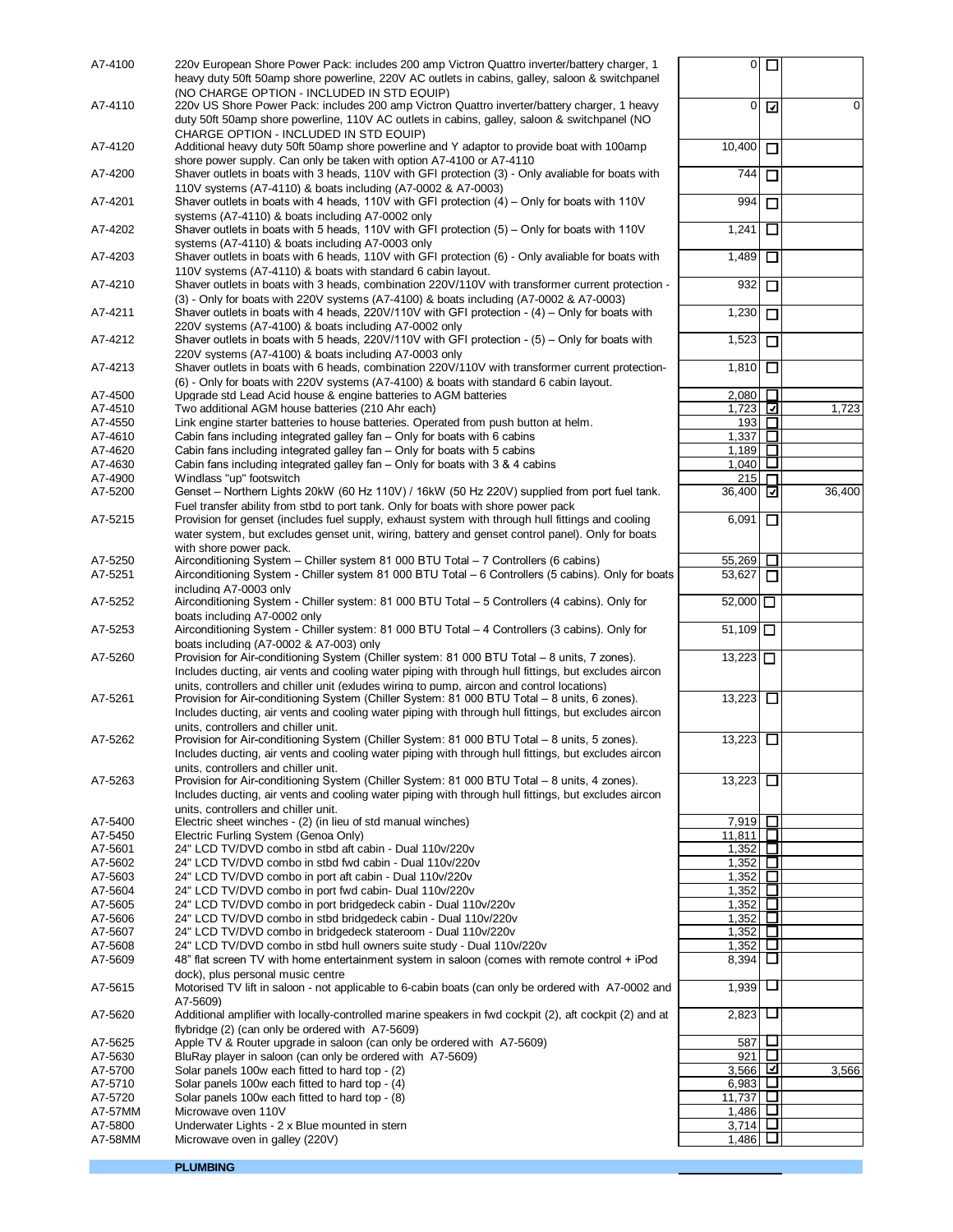| A7-6151            | 3 x Electric flushing toilets in boats with 3 heads: Jabsco quiet flush (seawater option) in lieu of                                                                             | 2,701                                | □           |        |
|--------------------|----------------------------------------------------------------------------------------------------------------------------------------------------------------------------------|--------------------------------------|-------------|--------|
| A7-6152            | standard toilet - Only avaliable for boats including (A7-0002+A7-0003)<br>4 x Electric flushing toilets in boats with 4 heads: Jabsco quiet flush (seawater) in lieu of standard | 3,589                                | □           |        |
|                    | toilet – Only available for boats including A7-0002 only                                                                                                                         |                                      |             |        |
| A7-6153            | 5 x Electric flushing toilets in boats with 5 heads: Jabsco quiet flush (seawater) in lieu of standard                                                                           | 4,471                                | □           |        |
|                    | toilet – Only available for boats including A7-0003 only                                                                                                                         |                                      |             |        |
| A7-6154            | 6 x Electric flushing toilets in boats with 6 heads: Jabsco quiet flush (seawater option) in lieu of                                                                             | 5,331                                | ◻           |        |
| A7-6500            | standard toilet - Only available for boats with standard 6 cabin layout.<br>Watermaker: Spectra Newport 400 (12 volt), 63 ltr/17 USgal per hr; incl MPC-3000 controller          | 22,286                               | □           |        |
|                    | system                                                                                                                                                                           |                                      |             |        |
| A7-6510            | Watermaker: Spectra Newport 400 (12 volt), 63 ltr/17 USgal per hr; incl MPC-3000 controller                                                                                      | 24,728                               | □           |        |
|                    | system plus optional Z-Brane electronic water treatment system                                                                                                                   |                                      |             |        |
| A7-6570<br>A7-6605 | Watermaker: Sea Recovery 142 ltr/38 Usgal per hr<br>Washer & dryer (110V) installed in owners suite - Only available for boats with 110v systems (A7-                            | 24,440<br>$2.970$ $\Pi$              | □           |        |
|                    | 4110) & A7-0003                                                                                                                                                                  |                                      |             |        |
| A7-6607            | Washer & dryer(110V) installed in stbd corridor – Only available for boats with 110V systems (A7-                                                                                | 2,970                                | □           |        |
|                    | 4110). Cannot be ordered with option A7-7771                                                                                                                                     |                                      |             |        |
| A7-6608            | Washer & dryer(220V) installed in stbd corridor – Only available for boats with 220V systems (A7-                                                                                | $2,970$ $\Box$                       |             |        |
| A7-6610            | 4100). Cannot be ordered with option A7-7771<br>Washer & dryer (220V) installed in owners suite - Only available for boats with 220v systems (A7-                                | 2,970                                | $\Box$      |        |
|                    | 4100) & A7-0003                                                                                                                                                                  |                                      |             |        |
| A7-6700            | Dishwasher in galley - 110v                                                                                                                                                      | 2,229                                | $\Box$      |        |
| A7-6710            | Dishwasher in galley - 220v                                                                                                                                                      | 2,971                                | $\Box$      |        |
| A7-6800            | Deck wash fitting & pump - dual fresh/salt water system                                                                                                                          |                                      | 900 $\Box$  |        |
| A7-6850            | Stern shower: Hot/cold water in lieu of cold only                                                                                                                                | 273 ☑                                |             | 273    |
|                    | <b>HEATING, REFRIGERATION &amp; GAS</b>                                                                                                                                          |                                      |             |        |
| A7-7710            | Refrigerator in aft cockpit 12v (not to be ordered with option A7-7751 or A7-7754)                                                                                               | $2,006$ $\boxed{7}$                  |             | 2,006  |
| A7-7711            | Refrigerator in flybridge wetbar - 12V                                                                                                                                           | $2,263$ $\Box$                       |             |        |
| A7-7720            | Basic flybridge wetbar with Corian top and sink c/w hot & cold water faucet                                                                                                      | 4,977 <b>□</b>                       |             | 4,977  |
| A7-7730            | Add Grill to flybridge wetbar                                                                                                                                                    | 2,674                                |             |        |
| A7-7740            | Drinks Cooler in-lieu of storage locker in extended Saloon. Can only be ordered with option A7-                                                                                  | 5,423                                |             |        |
| A7-7741            | 0002. Only for boats with 110v systems (A7-4110)<br>Drinks Cooler in-lieu of storage locker in extended Saloon. Can only be ordered with option A7-                              | $4,977$ <sup><math>\Box</math></sup> |             |        |
|                    | 0002. Only for boats with 220v systems (A7-4100)                                                                                                                                 |                                      |             |        |
| A7-7751            | Icemaker installed in aft cockpit (not to be ordered with A7-7710 or A7-7754)                                                                                                    | 2,823                                | □           |        |
| A7-7753            | Icemaker installed in flybridge wetbar (not to be ordered with A7-7755)                                                                                                          | 2,823                                |             |        |
| A7-7754            | Icemaker installed in aft cockpit 12v (not to be ordered with A7-7710 or A7-7751)                                                                                                | 1,783                                |             |        |
| A7-7755            | Icemaker installed in wetbar 12v (not to be ordered with A7-7753)                                                                                                                | 1,783 $\Box$                         |             |        |
| A7-7770            | Drawer Freezer 12v in Port Corridor in-lieu of locker                                                                                                                            | 2,254                                | □           |        |
| A7-7771            | Drawer freezer 12V in Stbd Corridor in lieu of locker. Cannot be ordered with option A7-6607 or A7-                                                                              | 2,254                                | □           |        |
|                    | 6608                                                                                                                                                                             |                                      |             |        |
|                    | <b>DECK &amp; HULL</b>                                                                                                                                                           |                                      |             |        |
| A7-8001            | Exterior Pack 1 - "Grey" (Charcoal Grey + Black Antifouling)                                                                                                                     |                                      | $0\sqrt{2}$ | 0      |
| A7-8002            | Exterior Pack 2 - "Blue" (Captain's Navy Blue + Blue Antifouling)                                                                                                                |                                      | $0\Box$     |        |
| A7-8100            | Flybridge enclosure front and sides only with aft sunshade curtain.                                                                                                              | $10,251$ $\Pi$                       |             |        |
| A7-8120<br>A7-8150 | Aft cockpit side and back shade curtains<br>Coach roof side window removable shade covers                                                                                        | 2,489<br>1,282                       | ⊔           |        |
| A7-8305            | Fwd Cockpit Cushions.                                                                                                                                                            | 966   $\Box$                         |             |        |
| A7-8400            | S/S dive bottle racks (2) - holds 8 bottles total                                                                                                                                | 1,590∣ ⊔                             |             |        |
| A7-8500            | Leather covered steering wheel                                                                                                                                                   | 357                                  | ⊡           | 357    |
| A7-8600            | Custom S/S davit system with tackle c/w electric winch.                                                                                                                          | 6,240 ⊡                              |             | 6,240  |
| A7-8630            | Winch type Lifting Platform with Folding Chocks                                                                                                                                  | 50,514                               | □           |        |
| A7-8635            | Winch type Lifting Platform with Fixed Chocks                                                                                                                                    | 50,514 ∐                             |             |        |
| A7-8700            | Additional swim ladder installed on starboard hull                                                                                                                               | 520                                  | □           |        |
|                    | <b>SAILS &amp; RIGGING</b>                                                                                                                                                       |                                      |             |        |
| A7-9100            | Asymetric spinnaker running rigging                                                                                                                                              | 1,282 $\sqrt{ }$                     |             | 1,282  |
| A7-9300            | Asymetric spinnaker - as per exterior pack choice                                                                                                                                | 8,188                                | □           |        |
| A7-9400            | Boom Cover (stackpack) - as per exterior pack choice                                                                                                                             | 2,600                                | $\Box$      |        |
| A7-9500            | Bowsprit c/w furler and Gennaker                                                                                                                                                 | 12,629                               | ப           |        |
| A7-9700            | Square Top mainsail in lieu of std main                                                                                                                                          | $1,199$ ⊡                            |             | 1,199  |
| A7-9800            | In boom hydraulic furler with aluminum boom, carbon mandrel, hydraulic vang and North furling                                                                                    | 132,229                              | $\Box$      |        |
|                    | <b>GENERAL EQUIPMENT</b>                                                                                                                                                         |                                      |             |        |
| A7-9901            | 88lb (40kg) Delta anchor c/w 165ft (50m) chain                                                                                                                                   | 1,709                                | Ц           |        |
| A7-9905            | 88lb (40kg) Stainless steel DTX anchor c/w 165ft (50m) galvanised chain                                                                                                          | 2,897                                | ⊡           | 2,897  |
| A7-9911            | 44lb (20kg) Britany anchor c/w 26ft (8m) chain & 200ft (61m) warp (secondary anchor)                                                                                             | 891                                  | $\Box$      |        |
| A7-9914            | 230ft (70m) anchor chain in lieu of 165ft (50m) chain                                                                                                                            | 434                                  | ⊔           |        |
| A7-9915            | 330ft (100m) anchor chain in lieu of 165ft (50m) chain                                                                                                                           | 994                                  | ⊡           | 994    |
| A7-9918            | Anchor bridle, shackles and hook                                                                                                                                                 | 444                                  | ☑           | 444    |
| A7-9920            | Fenders (8), mooring lines (4, 16mm x 15m), spring lines (2, 16mm x 20m)                                                                                                         | 897                                  | ⊡           | 897    |
|                    | <b>COMMISSIONING</b>                                                                                                                                                             |                                      |             |        |
| A7-9950            | Transport, documentation and commissioning package: includes anti-fouling paint, transport to                                                                                    | 25,486                               | ⊡           | 25,486 |
|                    | Cape Town harbor, launching & stepping of mast, installation of sails & rigging, commissioning of                                                                                |                                      |             |        |
|                    | equipment & sea trials. 3 days marina fees at RCYC & CE certificate                                                                                                              |                                      |             |        |
| A7-AUS             | Supply of Australian compliant equipment. Electric toilets option for all heads must be taken (A7-                                                                               | 4,086                                | □           |        |
|                    | 6151, A7-6152, A7-6153 or A7-6154), 330' anchor chain option (A7-9915) must also be taken with                                                                                   |                                      |             |        |

USCG Safety Package including 2 x 8 man life rafts, U-bolts and tie downs **6,854** the community of  $6,854$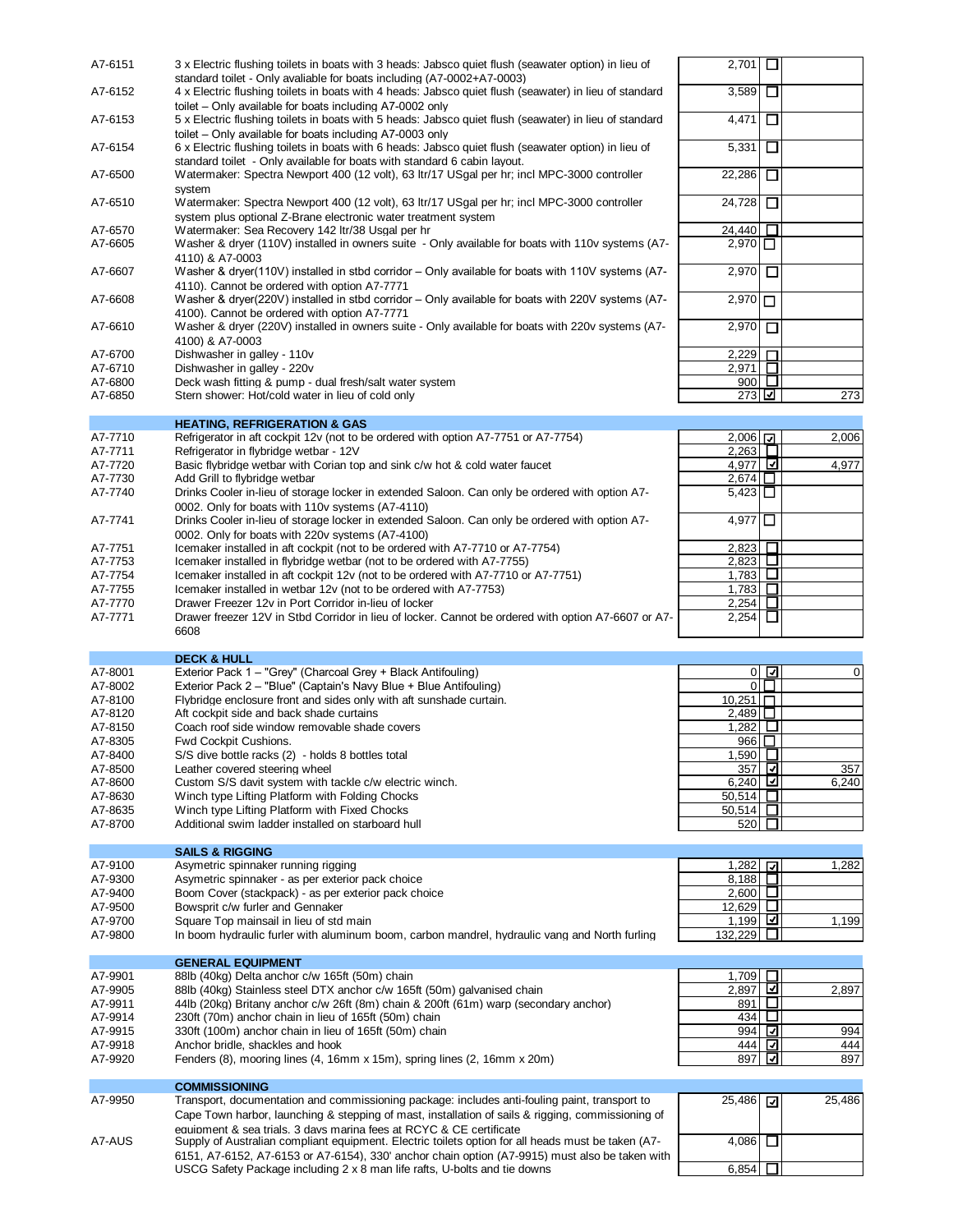| CE Safety Package including 2 x 8 man life rafts, U-bolts and tie downs                       | 7,671 $\Gamma$ |        |
|-----------------------------------------------------------------------------------------------|----------------|--------|
| Cape Town hand-over including full detailing, full fuel tanks, and (3) days of dockage in V&A | $5.630$ $\Box$ |        |
| Water Deliverv *                                                                              | 34.667         |        |
| Post delivery commissioning                                                                   | 11.059 [기      | 11.059 |
| Freight Delivery *                                                                            | 49.573 [기      | 49.573 |

| 7,671  |        |
|--------|--------|
| 5,630  |        |
| 34,667 |        |
| 11,059 | 11,059 |
| 49.573 | 49,573 |
|        |        |
|        |        |
|        |        |

|                                            | <b>USD</b> |
|--------------------------------------------|------------|
| <b>Total Options</b>                       | 213,898    |
| <b>Total Purchase Price (ex-tax)</b>       | 1,482,898  |
| <b>Exceptional Rebate</b>                  | 150,000    |
| Total Purchase Price after Rebate (ex-tax) | 1,332,898  |
|                                            |            |
| Purchaser<br>Date                          |            |
| Purchaser<br>Date                          |            |
| Dealer<br>Date                             |            |

*\*In-water delivery requires electronics and safety equipment (including life-raft) - Freight is an estimation only and can be a combination of freighter + water delivery Prices, standard equipment and options are subject to change without notice - All Sales are subject to signed Purchase & Sales Agreement and Deposit Any modification to the Option List is to be mutually agreed in writing and may result in additional fees - Most recent signed Option List supersedes all previous versions*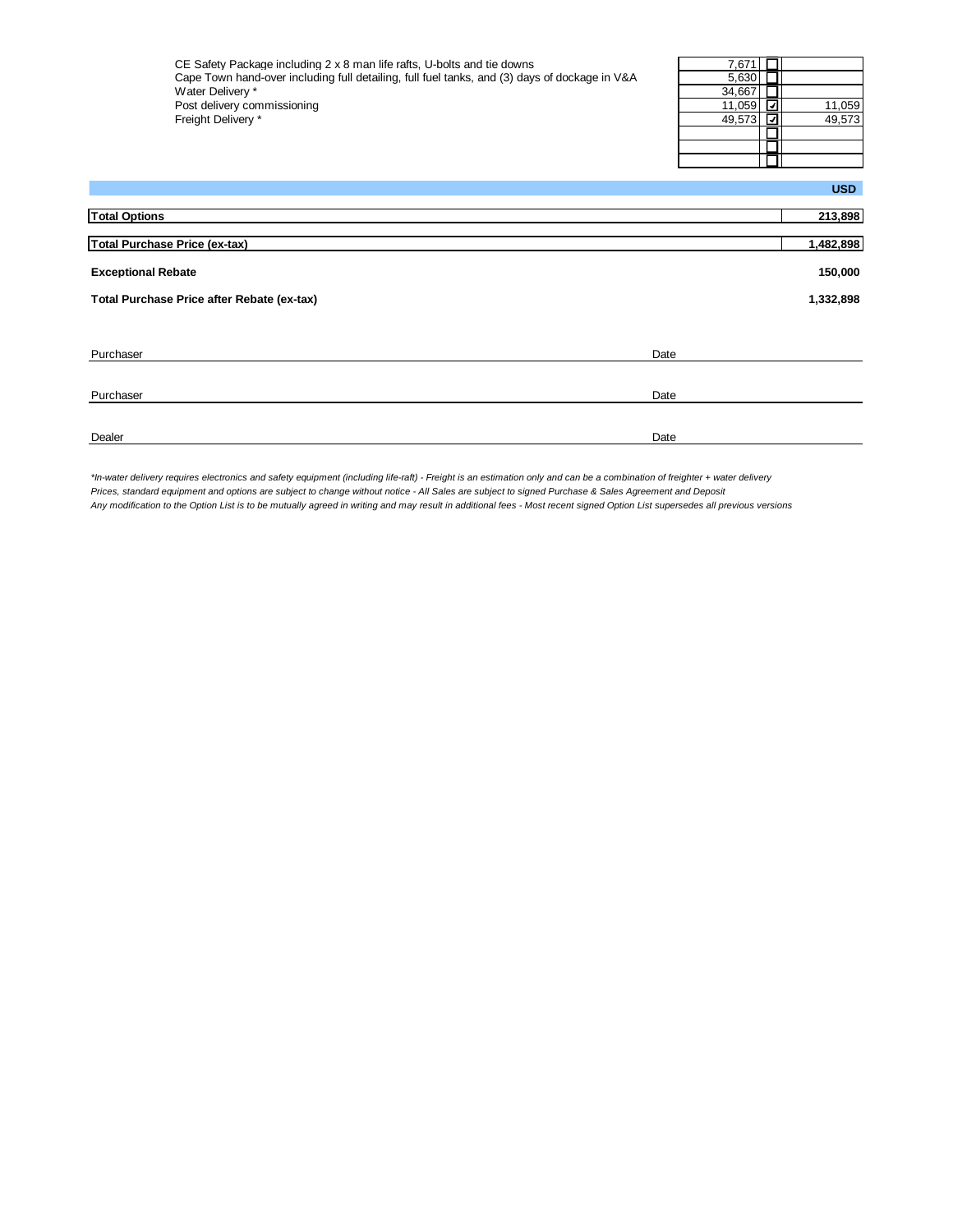

## **STANDARD BOAT EQUIPEMENT LIST**

#### **SALOON - STANDARD**

Laminate finishes with solid wood trims Saloon table - convertible to smaller table 12-seat settee with stowage under cushions Wear resistant laminate flooring LED overhead lighting Light & ventilation through windows & portlights in overhead gallery Stowage lockers behind settee Stowage lockers under floorboards 1 set Wineracks

### **SALOON - EXTENDED VERSION - OPTION A7-0002**

Laminate finishes with solid wood trims Saloon table - convertible to smaller table 12-seat settee with stowage under cushions Wear resistant laminate flooring LED overhead lighting Light & ventilation through windows & portlights in overhead gallery 2 x Escape Hatches under stairways to hulls Stowage lockers behind settee Stowage lockers under floorboards 1 set Wineracks L-shaped settee with stowage underneath Movable settee extension Television unit Fixed coffee table Doorway access to forward cockpit Navigation desk with chart table surface and instrument panel Loose Ottoman stool Drinks locker Shelf Locker

### **BRIDGEDECK STATEROOM CABIN - OPTION A7-0001**

Laminate finishes with solid wood trims Double berth: - Bunk (1.54m x 2.01m or 5'1" x 6'7") Fitted headboard Under-bunk drawers Bedside table Bedside shelf (outboard) LED overhead lighting LED reading lamps Large windows with pleated blinds Doorway access to forward cockpit

#### **BRIDGEDECK STATEROOM STUDY - OPTION A7-0001**

Laminate finishes with solid wood trims Wear resistant laminate flooring Navigation desk with chart table surface and instument panel Loose Ottoman stool Hanging locker Storage locker with shelving Bookshelf LED overhead lighting Doorway access to forward cockpit

## **GUEST CABINS x 2 (BRIDGEDECK) - STANDARD**

Double sliding door opens cabin to saloon area Laminate finishes with solid wood trims Double berth (1.52m x 2.05m or 5'0" x 6'8") convertible to narrower width by 0.2m or 8" Bedside shelf (outboard) Hanging locker Storage locker with shelving LED overhead lighting LED reading lamps Overhead roller blinds for privacy Large side and forward facing windows with pleated blinds Doorway access to forward cockpit

### **GALLEY - STANDARD**

Corian galley worktop surfaces Double s/s sink Single lever mixer faucet with pull-out sprayer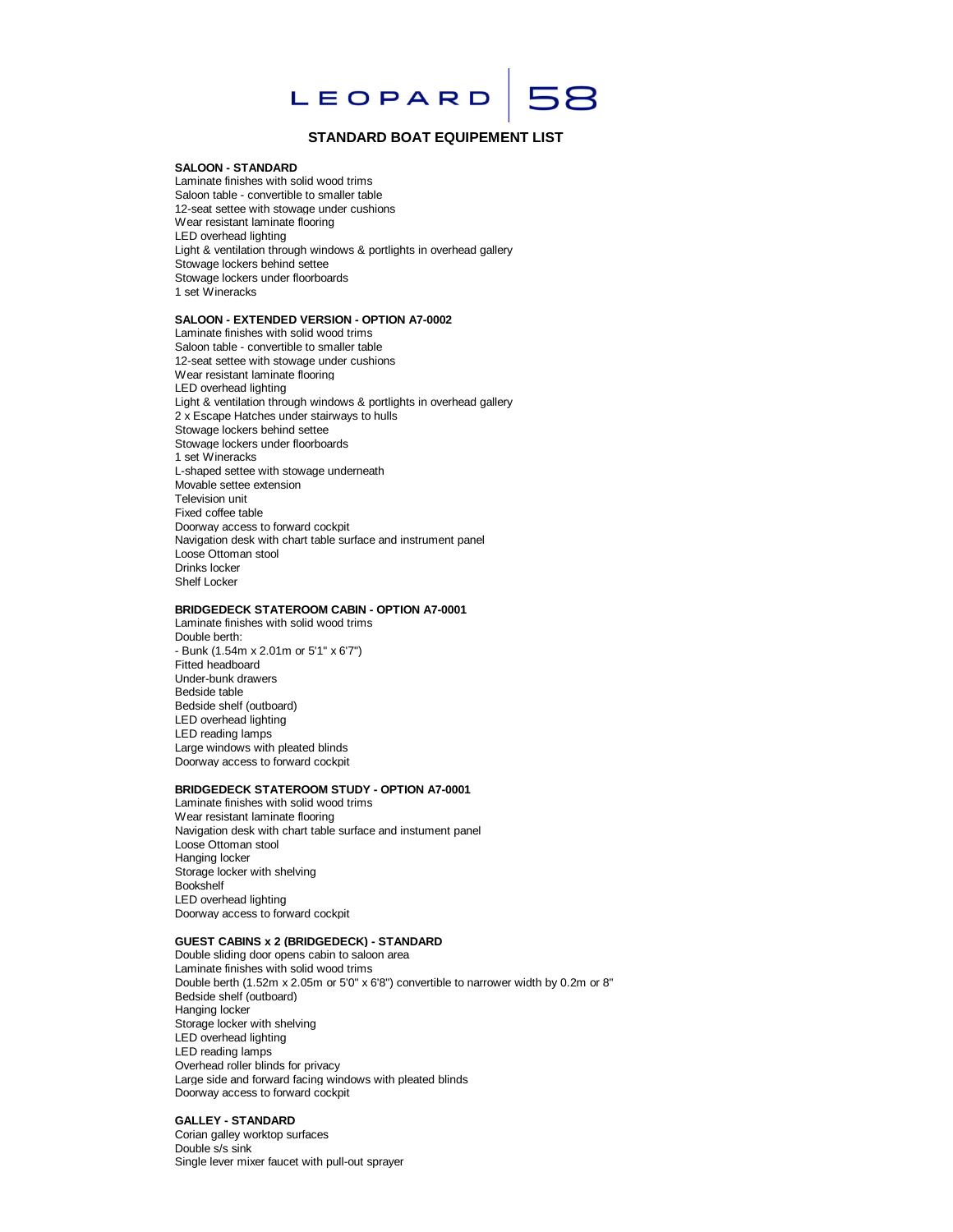Dish and cutlery drying recess with drainage Cover for drying recess Vitrifrigo front-opening fridge/2-drawer freezer Fridge - 157ltr/5.55cubic ft; Freezer - 144ltr/5 ft3 Smeg 60cm gas oven SC341GX-8 Smeg 5-burner gas hob P75 Gas solenoid shut-off valve with control at switch panel & warning light at cooker Gas cylinder regulator in dedicated cockpit LPG locker Separate garbage bin locker with side and top access Stowage space in shelf & drawer lockers Bar counter with Corian surface Overhead lockers for crockery stowage Drinks cabinet Switch panels housed behind tinted hinged doors Side board locker for linen/crockery/cutlery stowage

## **OWNERS CABIN (HULL STBD AFT) - STANDARD**

Laminate finishes with solid wood trims Double berth: - Aft Stbd Bunk (1.54m x 2.01m or 5'1" x 6'7") Fitted headboard Under-bunk lockers Hanging locker Storage locker with shelving Dressing table c/w drawer locker, mirror and ottoman Bedside tables LED overhead lighting LED reading lamps Overhead roller blinds for privacy Large open shelves Drawers under bunk Large hull window incorporating portlight and pleated blind

#### **OWNERS SUITE (STBD HULL) - OPTION A7-0003**

Laminate finishes with solid wood trims Double berth: - Aft Stbd Bunk (1.54m x 2.01m or 5'1" x 6'7") Fitted headboard Under-bunk lockers Hanging locker Storage locker with shelving Bedside tables LED overhead lighting LED reading lamps Overhead roller blinds for privacy Large open shelves Drawers under bunk Large hull window incorporating portlight and pleated blind Settee c/w stowage spcae under cushions Sliding entrance door with lock Desk with drawers under Loose Ottoman stool Bookshelf with oddment stowage Overhead locker above desk Dressing table c/w drawer locker and mirror Large storage locker

## **GUEST CABINS x 2 (HULLS FWD) - STANDARD**

Laminate finishes with solid wood trims Double berths: - Forward Port Bunk (1.47m x 2.01m or 4'10" x 6'7") - Forward Stbd Bunk (1.54m x 2.01m or 5'1" x 6'7") Under-bunk lockers (port only) Hanging locker Storage locker with shelving LED overhead lighting LED reading lamps Overhead roller blinds for privacy Large open shelves Drawers under bunk (port only) Sliding shelf locker under bunk (stbd only) Large hull window incorporating portlight and pleated blind

#### **SKIPPER CABIN (HULL PORT AFT) - STANDARD**

Laminate finishes with solid wood trims Double berth: - Aft Port Bunk (1.4m 2.0m or 4'7" x 6'7") Single Removable berth: - Single Bunk (0.7m x 1.98m or 2'4" x 6'5") LED overhead lighting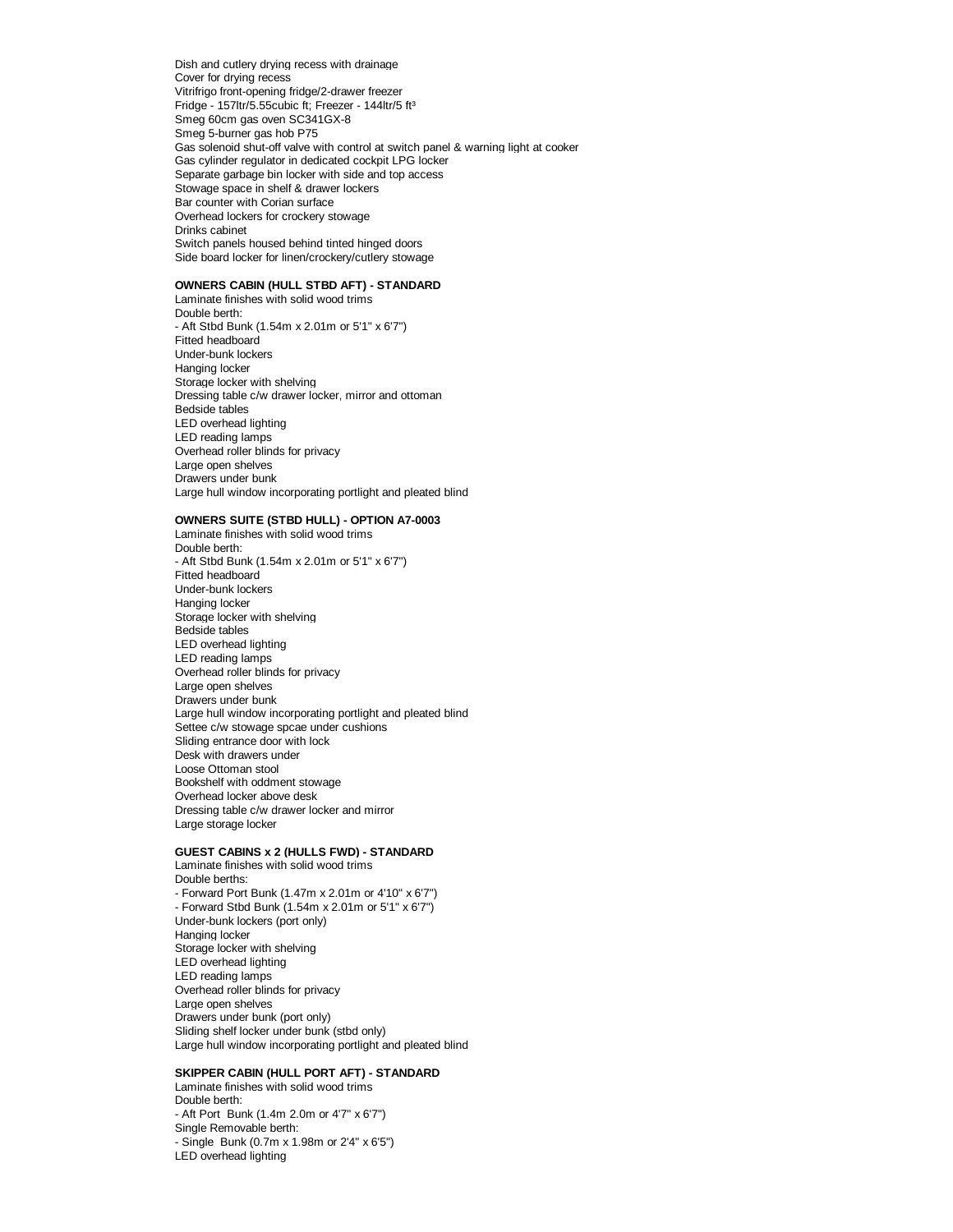LED reading lamps Inboard shelving Bedside table with locker Drawers under bunk Stowage under bunks Large hull window incorporating portlight and pleated blind

### **HEADS COMPARTMENT - OWNERS SUITE - OPTION A7-0003**

Double washbasins with basin mixer and Corian top Vanity locker with mirrors Towel hook, rail and ring Separate shower compartment Shower sump with automatic drainage LED overhead lighting Overhead roller blinds for privacy Large bowl manual toilet Storage lockers under basin counter Hull window with portlights and pleated blinds

## **HEADS COMPARTMENT - OWNERS CABIN**

Double washbasins with basin mixer and Corian top Vanity locker with mirrors Towel hook, rail and ring Separate shower compartment c/w lever mixer and adjustable shower rose Shower sump with automatic drainage LED overhead lighting Overhead roller blinds for privacy Large bowl manual toilet Storage lockers under basin counter Hull window with portlights and pleated blinds Dustbin under basin counter

## **HEADS COMPARTMENTS - STANDARD**

Washbasin with basin mixer and Corian top Vanity locker with mirror Towel hook, rail and ring Separate shower compartment c/w lever mixer and adjustable shower rose Shower sump with automatic drainage LED overhead lighting Overhead roller blinds for privacy Hull/deck window with waterproof curtain Large bowl manual toilet Dustbin under basin counter

#### **PLUMBING INSTALLATION**

Hot and cold pressurized fresh water system consisting of:

- 5 x Water tanks, 425USgal / 1610 ltr total capacity

- 2 x 4.3 GPM fresh water pressure pump with 2ltr accumulator tank
- 2 x Hot water cylinders 22USgal / 84ltr total capacity
- Transom shower (cold only)

6 x Automatic shower drain pumps with filters

Holding tanks,

- 4 Tanks, 65USgal / 246ltr total capacity (5 & 6 cabin)
- 3 Tanks, 59USgal / 225ltr total capacity (4 cabin)
- 2 Tanks, 40USgal / 150ltr total capacity (3 cabin)
- 2 x Electric bilge pumps (keel sump) with float switches and alarm at switch panel
- 2 x Manual bilge pumps with strum boxes (keel sump)
- 2 x High water bilge float switches with alarm at switch panel
- 2 x Electric bilge pumps (engine room) with alarm at switch panel

### **RUDDER & STEERING SYSTEM**

2 x Balanced spade rudders 2 x Rudder stocks (s/s) 2 x Self aligning bearings Hydraulic steering system Destroyer-type steering wheel Emergency tiller (s/s)

## **DECK FITTINGS**

Simulated teak decking on forward and aft cockpit and flybridge Guardwires with stanchions, bases, port & stbd gates Guardwires across stern 1700w vertical windlass 10mm gypsy c/w hand-held remote Chain locker Anchor bow roller fitting Anchor chain stopper 2 x Liferaft locker 3 x Cockpit lockers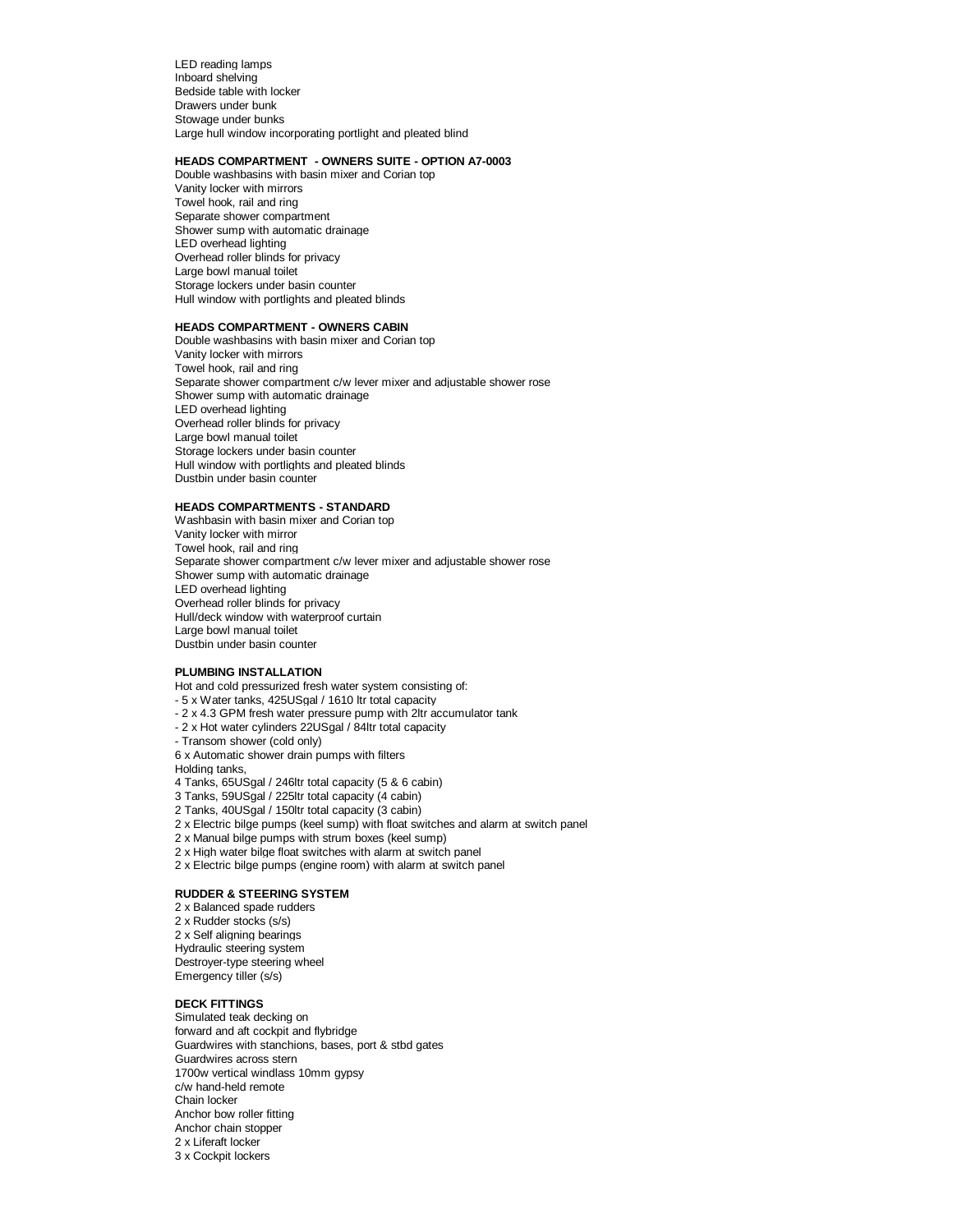Sliding companionway door - 2 leaf LED lighting over forward and aft cockpit LED lighting over flybridge area Swimming ladder - folding c/w teak steps Flybridge with U-shaped seating area c/w fore/aft-facing convertible backrests Flybridge recliner with stowage under Flybridge coffee/cocktail table Flybridge guardrails (s/s) Flybridge bimini hardtop with window Flybridge bimini arch support (s/s) Flybridge bimini forward supports (s/s) **Trampoline** Acrylic smoke-grey tinted windows Forward hardtop supports (s/s) Flybridge supports (s/s) Side window brows Hatches: 6 x Size 10 Flush Hatch over heads 6 x Size 44 Flush Hatch over cabins 2 x Size 70 Flush Hatch over forepeaks 2 x Custom Flush Hatch in saloon windscreen Portlights - 13 x Size 1 in hull side and coachroof 1x Anchor/windlass locker 2 x Foredeck lockers Forward lounging cockpit with hardtop nc/w 2 x watertight saloon access door and sliding hatch in hardtop for foredeck access fold away tables upholstered seating 2 x Pulpits with seat 2 x Pushpits 6 x Coachroof s/s handrails 9 x 330mm mooring cleats 1 x Halyard electric alloy winch 2 x Halyard / sheet alloy winch Self-tacking jib system

# **DECK FITTINGS - CONTINUED**

Bridle mainsheet system

- 1 x jib car 1 x jib track
- 
- 1 x Winch handle pocket at helm 2 x halyard clutch (main & gennaker)
- 2 x mainsheet clutch
- 1 x jibsheet clutch
- 2 x reefing/luff line clutch
- 1x furler line clutch
- 1 x Rack on mast for jib halyard
- 4 x Padeyes to allow for gennaker tackle blocks
- Deck line leads provided for gennaker sheet Drinks Holders
- Rope bags

#### **ENGINE & CONTROLS**

Double lever electronic throttle / gearshift control Sound deadening panels in engine room

- 2 x Engine room ventilation fans and ducting
- 2 x Yanmar 80hp diesel engines with sail drives
- 2 x Propellers 3-blade fixed
- 2 x Fuel deck fillers
- 2 x Fuel filters / digital water sensors
- 2 x Fuel tanks aluminium 238USgal / 900Ltr total capacity
- 2 x Exhaust skin fittings (s/s)
- 2 x Exhaust water locks
- 2 x Cooling water inlet strainers
- 2 x Exhaust cooling water temperature sensors with audible alarms at helm

## **ELECTRICAL INSTALLATION**

LED Courtesy lights at stairways

- LED Bi-colour & stern navlights
- 12v DC switch panel
- 220v or 110v Shore Power Pack includes:
- 1 x 50ft 50amp shorepower lead, h/water cylinder
- AC outlets in cabins, galley, saloon & switchpanel
- 1 x 12/5000/200 Inverter/charger
- 12v outlet sockets at switch panel and at helmstation
- 1 x Double USB socket at switch panel
- 1 x Double USB socket alongside switch panel
- 1 x Double USB socket at helm station